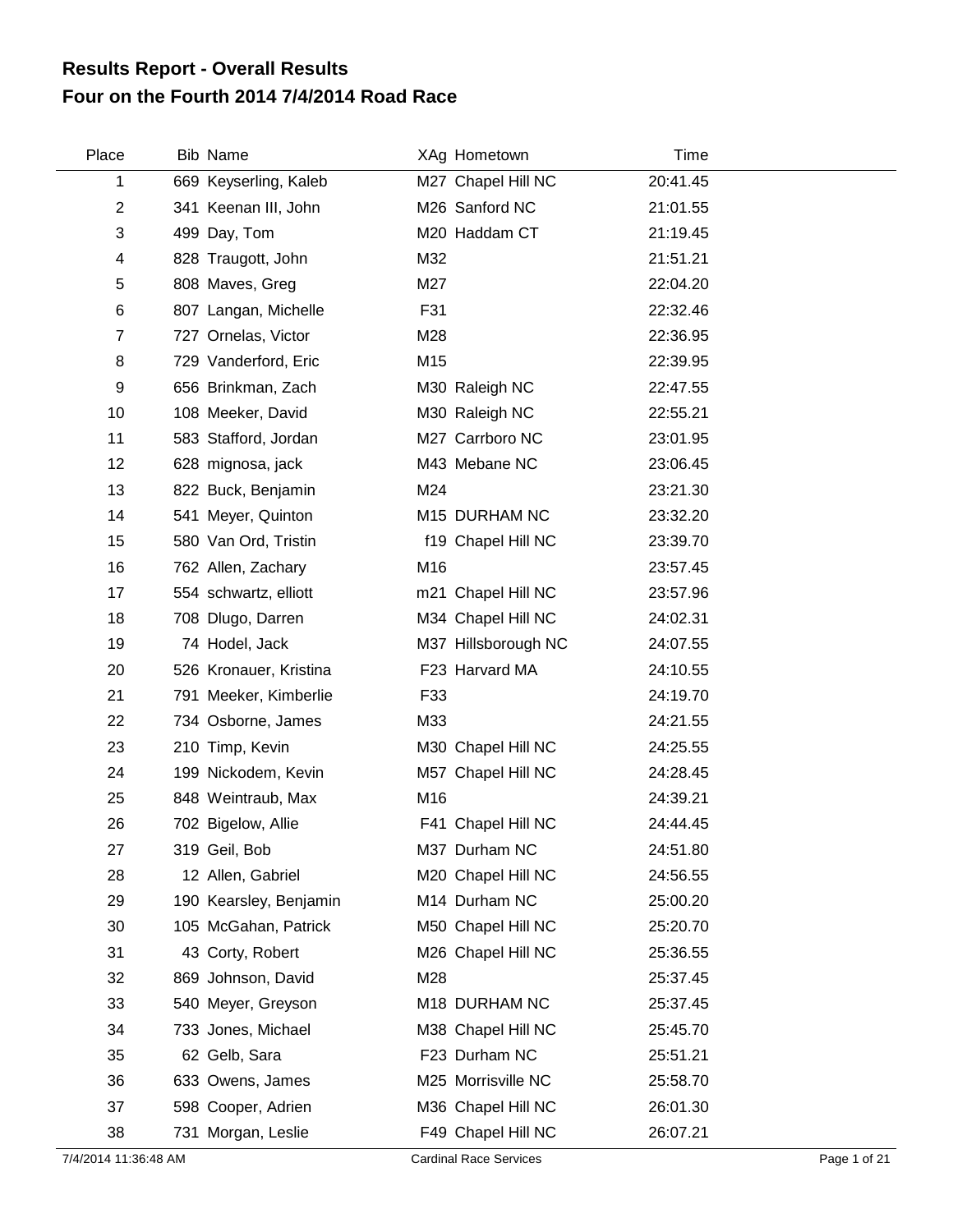| Place | <b>Bib Name</b>        | XAg Hometown        | Time     |  |
|-------|------------------------|---------------------|----------|--|
| 39    | 812 Scharen, Logan     | M20                 | 26:13.30 |  |
| 40    | 720 Marsh, Avery       | M16 Carrboro NC     | 26:17.05 |  |
| 41    | 719 Bazemore, Meredith | F38                 | 26:21.70 |  |
| 42    | 407 Prabucki, Bernie   | M52 Carrboro NC     | 26:24.05 |  |
| 43    | 11 Aldridge, Guy       | M23 High Point NC   | 26:29.82 |  |
| 44    | 578 Adrianos, Leah     | F <sub>25</sub>     | 26:29.96 |  |
| 45    | 585 Richburg, Jimmy    | M25                 | 26:34.45 |  |
| 46    | 320 Germaine, Matthew  | M20 Berkley MI      | 26:36.80 |  |
| 47    | 100 Matera, Elise      | F17 Chapel Hill NC  | 26:37.45 |  |
| 48    | 546 Moss, Gary         | M64 Raleigh NC      | 26:40.20 |  |
| 49    | 376 Roberts, Jason     | M30 Carrboro NC     | 26:44.80 |  |
| 50    | 817 Houck, Scott       | M29                 | 26:51.05 |  |
| 51    | 582 Bilbao, Israel     | M36 High Springs FL | 26:52.05 |  |
| 52    | 485 Brown, William     | M51 Chapel Hill NC  | 26:52.56 |  |
| 53    | 616 Kmiec, Harry       | M15 Chapel Hill NC  | 26:55.05 |  |
| 54    | 687 Whetstone, Cole    | M17 DURHAM NC       | 27:01.80 |  |
| 55    | 814 Meador, Aubrey     | M53                 | 27:02.45 |  |
| 56    | 373 Read, Quentin      | M26 Durham NC       | 27:03.81 |  |
| 57    | 672 Lukens, Zara       | F25 Vancouver WA    | 27:06.21 |  |
| 58    | 740 Pande, Nina        | F19 Chapel Hill NC  | 27:06.48 |  |
| 59    | 533 Mangalea, Mike     | M26 Chapel Hill NC  | 27:15.45 |  |
| 60    | 506 Graden, Joseph     | M15 Chapel Hill NC  | 27:15.95 |  |
| 61    | 547 pass, david        | M46 Chapel Hill NC  | 27:19.46 |  |
| 62    | 342 Kelm, Matthew      | M33 Chapel Hill NC  | 27:20.21 |  |
| 63    | 749 lafrati, Laura     | F <sub>27</sub>     | 27:20.71 |  |
| 64    | 474 Barbari, Gary      | M55 RALEIGH NC      | 27:20.96 |  |
| 65    | 539 Mckinney, Taylor   | M25 Carrboro NC     | 27:27.20 |  |
| 66    | 863 Dobson, Raymond    | M43                 | 27:27.45 |  |
| 67    | 846 Itzkovits, David   | M40                 | 27:28.21 |  |
| 68    | 351 Luck, Mitchell     | M41 Chapel Hill NC  | 27:29.45 |  |
| 69    | 835 Skiba, Liz         | F40                 | 27:34.20 |  |
| 70    | 211 walker, craig      | m40 Durham NC       | 27:35.45 |  |
| 71    | 667 Hoover, Chris      | M42 Chapel Hill NC  | 27:41.70 |  |
| 72    | 283 brandon, julia     | F42 Durham NC       | 27:43.20 |  |
| 73    | 328 Hassin, Bryan      | M35 Chapel Hill NC  | 27:51.56 |  |
| 74    | 854 Martin, Steven     | M47                 | 27:51.96 |  |
| 75    | 106 McGeary, Andrea    | F35 Durham NC       | 27:57.31 |  |
| 76    | 138 Shelnutt, Gary     | M52 Durham NC       | 28:05.71 |  |
| 77    | 756 Horn, Sarah        | F <sub>28</sub>     | 28:10.05 |  |
| 78    | 545 Moss, Ellen        | F33 Durham NC       | 28:11.95 |  |
| 79    | 78 Hussey, Jon         | M52 Chapel Hill NC  | 28:12.46 |  |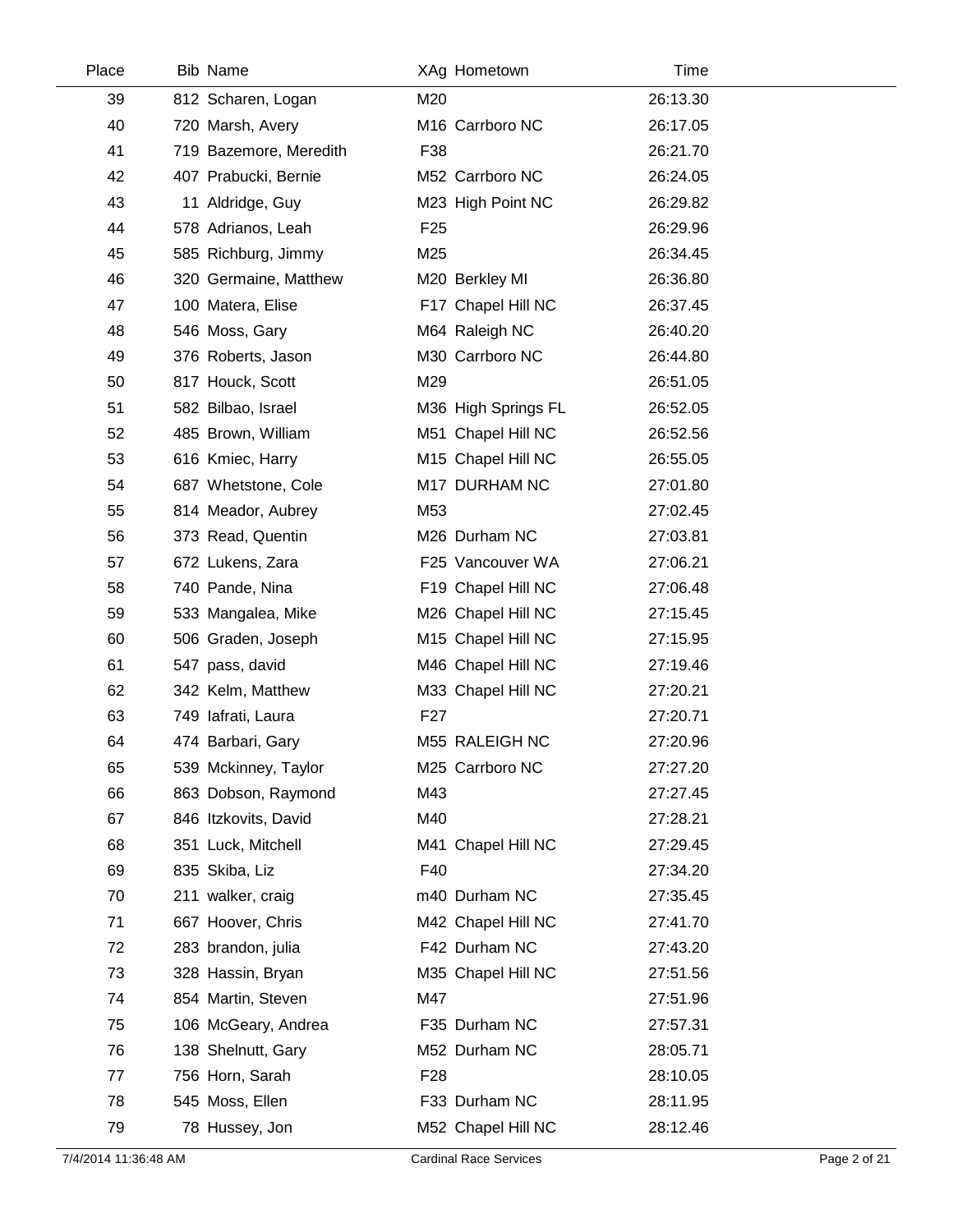| Place | Bib Name                   |                 | XAg Hometown         | Time     |  |
|-------|----------------------------|-----------------|----------------------|----------|--|
| 80    | 704 chu, jennifer          |                 | f30 Chapel Hill NC   | 28:15.80 |  |
| 81    | 810 Phillips, John         | M25             |                      | 28:19.30 |  |
| 82    | 444 O'Donnell, Julie       |                 | F31 Carrboro NC      | 28:21.56 |  |
| 83    | 693 Ziemba, Natalie        |                 | F25 Chapel Hill NC   | 28:23.81 |  |
| 84    | 706 Motley, Phillip        |                 | M45 Carrboro NC      | 28:24.20 |  |
| 85    | 174 Will, Roch             |                 | M58 Mebane NC        | 28:24.30 |  |
| 86    | 710 Barritt, Millie        |                 | F38 Chapel Hill NC   | 28:24.95 |  |
| 87    | 701 Usinger, Emil          |                 | M13 Carrboro NC      | 28:26.70 |  |
| 88    | 503 Gier, David            |                 | M21 Overland Park KS | 28:28.45 |  |
| 89    | 726 Pointer, Joey          | M36             |                      | 28:29.07 |  |
| 90    | 305 Dasher, James          |                 | M39 Chapel Hill NC   | 28:31.81 |  |
| 91    | 639 Salemy, Tim            |                 | M43 Chapel Hill NC   | 28:31.95 |  |
| 92    | 16 Astrachan, Owen         |                 | M58 Chapel Hill NC   | 28:36.46 |  |
| 93    | 741 Smith, Alaina          | F <sub>23</sub> |                      | 28:36.71 |  |
| 94    | 751 Schmitz, William       | M42             |                      | 28:37.20 |  |
| 95    | 518 Jung, Jae              |                 | M25 Chapel Hill NC   | 28:40.70 |  |
| 96    | 383 Superak, Hillary       |                 | F27 Seattle WA       | 28:41.22 |  |
| 97    | 98 MacKay, Douglas         |                 | M35 Carrboro NC      | 28:41.30 |  |
| 98    | 434 Leet, Alex             |                 | M29 Raleigh NC       | 28:41.47 |  |
| 99    | 175 Young, Timothy         |                 | M37 Durham NC        | 28:44.20 |  |
| 100   | 76 Hunter, Jon             |                 | M52 Durham NC        | 28:48.21 |  |
| 101   | 186 Gayek, Peter           |                 | M56 Chapel Hill NC   | 28:48.71 |  |
| 102   | 608 Grill, Warren          |                 | M47 Chapel Hill NC   | 28:52.20 |  |
| 103   | 851 Johnson, Becky         | F <sub>24</sub> |                      | 28:52.71 |  |
| 104   | 458 totten, brian          |                 | m37 Durham NC        | 28:52.95 |  |
| 105   | 200 Olivari, Jason         |                 | M39 Chapel Hill NC   | 28:53.95 |  |
| 106   | 382 Straus, Hank           |                 | M59 Chapel Hill NC   | 28:54.70 |  |
| 107   | 779 Smola, Matt            |                 | M26 Carrboro NC      | 28:56.45 |  |
| 108   | 91 Lambropoulos, Yanni     |                 | M48 Durham NC        | 28:57.20 |  |
| 109   | 653 Aldina, Rob            |                 | M29 Raleigh NC       | 28:57.95 |  |
| 110   | 451 Russ, Andy             |                 | M44 Providence RI    | 28:59.20 |  |
| 111   | 666 Halevy, Avner          |                 | M37 Chapel Hill NC   | 29:00.46 |  |
| 112   | 874 Duncan, John           | M48             |                      | 29:00.71 |  |
| 113   | 618 Kupec, Alaina          |                 | F45 Carrboro NC      | 29:02.46 |  |
| 114   | 670 Lee, Christopher (Cal) |                 | M41 Chapel Hill NC   | 29:02.81 |  |
| 115   | 650 Wezyk, Mary            |                 | F40 Chapel Hill NC   | 29:04.20 |  |
| 116   | 272 Amsbary, Jessica       |                 | F35 Chapel Hill NC   | 29:04.70 |  |
| 117   | 752 Nichols, Mark          |                 | M29 Chapel Hill NC   | 29:05.70 |  |
| 118   | 735 Godfrey, Jake          |                 | M41 Chapel Hill NC   | 29:11.71 |  |
| 119   | 393 Westrick, Aaron        |                 | M38 Chapel Hill NC   | 29:14.46 |  |
| 120   | 645 Stouffer, Anna         |                 | F14 Chapel Hill NC   | 29:16.95 |  |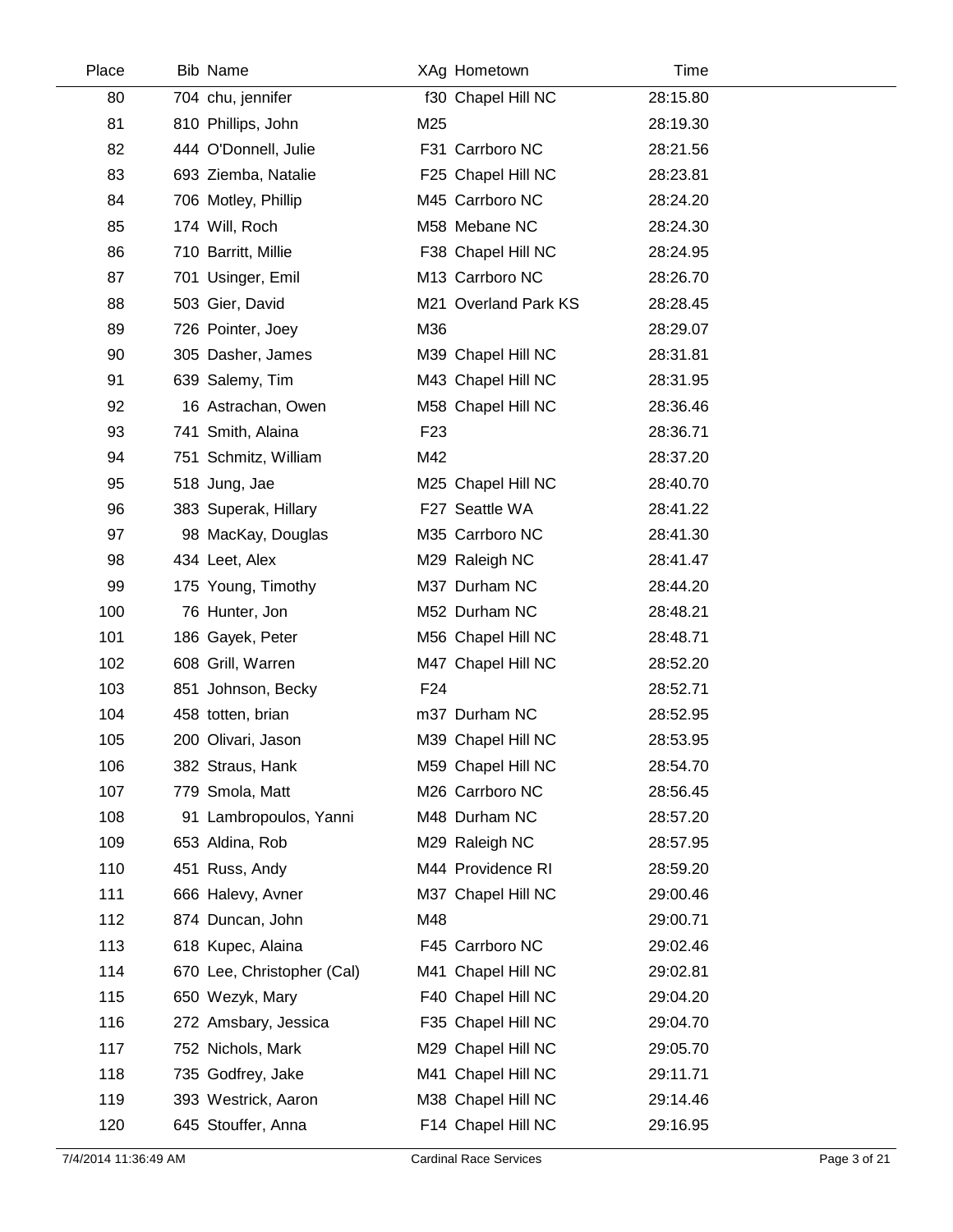| Place | <b>Bib Name</b>        | XAg Hometown        | Time     |  |
|-------|------------------------|---------------------|----------|--|
| 121   | 408 Baker, Rhys        | M26 Chapel Hill NC  | 29:23.30 |  |
| 122   | 768 van Zessen, Ruud   | M26 Carrboro NC     | 29:24.97 |  |
| 123   | 347 knight, tai        | M15 Chapel Hill NC  | 29:25.95 |  |
| 124   | 570 wilkinson, michael | m53 Mebane NC       | 29:29.31 |  |
| 125   | 789 Merkel, Bill       | M58                 | 29:32.45 |  |
| 126   | 707 Motley, Griffin    | M12 Carrboro NC     | 29:34.95 |  |
| 127   | 652 Zolotor, Adam      | M43 Carrboro NC     | 29:36.30 |  |
| 128   | 648 Werden, Andrew     | M47 Chapel Hill NC  | 29:37.20 |  |
| 129   | 587 Van Slyke, Adam    | M36 Carrboro NC     | 29:38.45 |  |
| 130   | 617 Kopec, Douglas     | M56 Carrboro NC     | 29:38.70 |  |
| 131   | 134 Savage, Eric       | M43 Chapel Hill NC  | 29:39.20 |  |
| 132   | 181 caviness, gordon   | m53 Durham NC       | 29:39.45 |  |
| 133   | 852 Wood, John         | M58                 | 29:39.56 |  |
| 134   | 555 Singer, Amy        | F37 Hillsborough NC | 29:42.06 |  |
| 135   | 642 Siedentop, Nick    | M36 Chapel Hill NC  | 29:43.55 |  |
| 136   | 876 Mirzoev, Tigran    | M29                 | 29:43.55 |  |
| 137   | 567 Weschle, Simon     | M30 Durham NC       | 29:43.96 |  |
| 138   | 668 Hoover, Mia        | F13 Chapel Hill NC  | 29:45.55 |  |
| 139   | 619 Lebo, Dana         | F54 Chapel Hill NC  | 29:46.95 |  |
| 140   | 860 Hinton, Andrew     | M51                 | 29:51.31 |  |
| 141   | 19 Barker, Jessie      | F30 Chapel Hill NC  | 29:52.21 |  |
| 142   | 148 Stern, Caitlin     | F29 Chapel Hill NC  | 29:52.22 |  |
| 143   | 502 gibson, jackie     | f49 Chapel Hill NC  | 29:52.95 |  |
| 144   | 101 Matera, Kathy      | F51 Chapel Hill NC  | 29:57.21 |  |
| 145   | 359 Mitchell, Roger    | M64 Carrboro NC     | 29:57.81 |  |
| 146   | 472 Bader, Matthew     | M31 Charleston SC   | 30:00.05 |  |
| 147   | 821 Roberts, Sarah     | F34                 | 30:02.21 |  |
| 148   | 877 Allden, Kathleen   | F <sub>13</sub>     | 30:03.45 |  |
| 149   | 333 Hirschfield, Greg  | M55 Durham NC       | 30:04.21 |  |
| 150   | 316 Fleishman, Hannah  | F22 Fayetteville NC | 30:04.70 |  |
| 151   | 429 Holtry, Matthew    | M35 Carrboro NC     | 30:05.95 |  |
| 152   | 760 Martin, Essie      | F14 Newcastle ME    | 30:07.20 |  |
| 153   | 722 Gordek, Harper     | M36 Chapel Hill NC  | 30:07.46 |  |
| 154   | 758 Martin, Garrett    | M43 Newcastle ME    | 30:10.31 |  |
| 155   | 365 Northen, John      | M64 Chapel Hill NC  | 30:12.45 |  |
| 156   | 579 Browning, Candice  | F <sub>24</sub>     | 30:13.31 |  |
| 157   | 717 Inman, Matthew     | M22 Chapel Hill NC  | 30:16.46 |  |
| 158   | 346 Knight, Rodney     | M53 Chapel Hill NC  | 30:17.07 |  |
| 159   | 659 Chen, Albert       | M22 Solon OH        | 30:17.46 |  |
| 160   | 289 Carey, Elizabeth   | F52 Pittsboro NC    | 30:18.70 |  |
| 161   | 803 Brewer, Scott      | M52                 | 30:19.20 |  |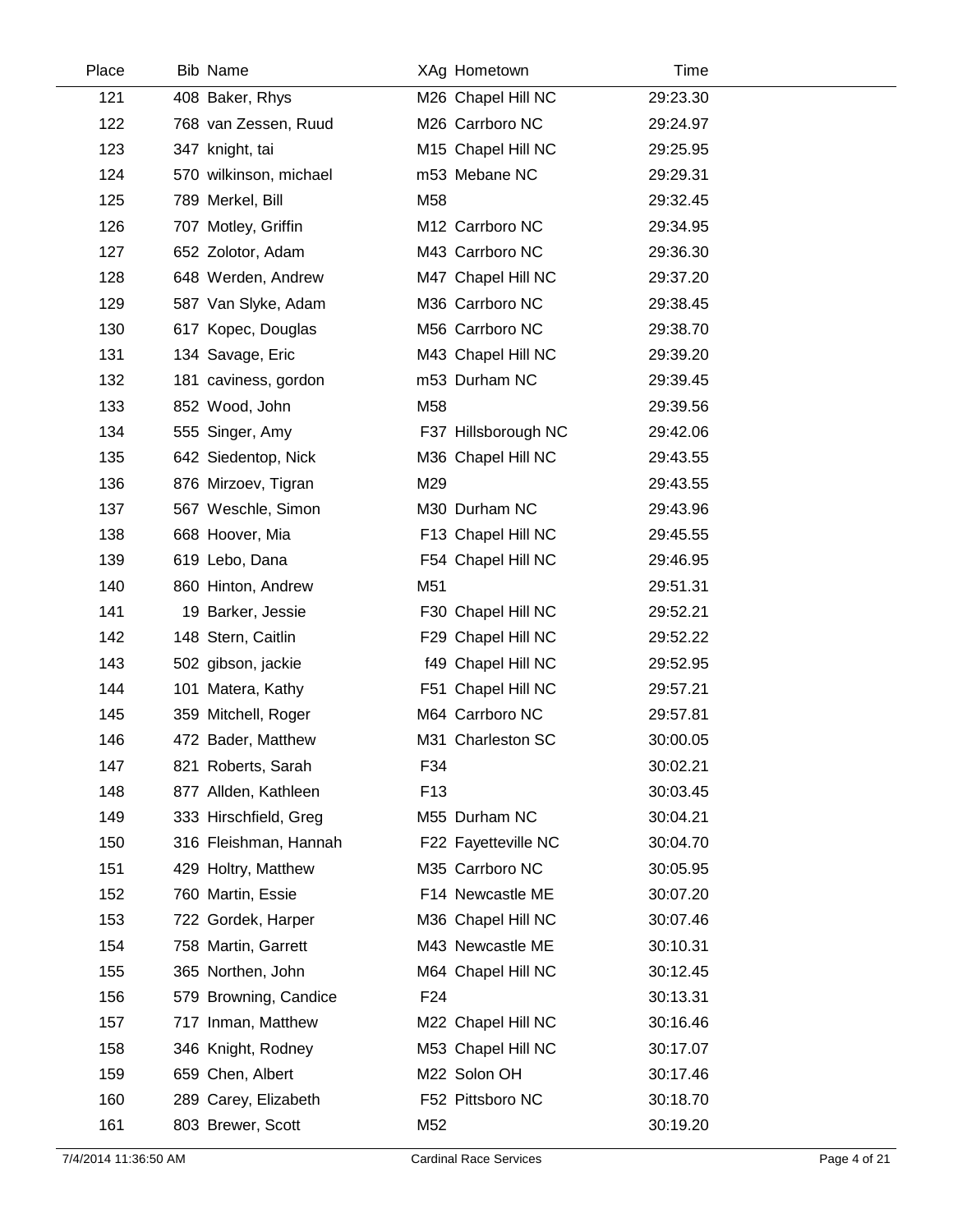| Place | Bib Name                 |                 | XAg Hometown        | Time     |  |
|-------|--------------------------|-----------------|---------------------|----------|--|
| 162   | 94 Lee, Jessica          |                 | F44 Chapel Hill NC  | 30:19.71 |  |
| 163   | 364 Nicholson, Sara      |                 | F38 Chapel Hill NC  | 30:21.06 |  |
| 164   | 21 Bloom, Kerry          |                 | M60 Chapel Hill NC  | 30:23.81 |  |
| 165   | 552 Rhoads, Donald       |                 | M41 Durham NC       | 30:24.21 |  |
| 166   | 114 Morgan, Brian        |                 | M38 Apex NC         | 30:28.95 |  |
| 167   | 590 Caley, Sarah         |                 | F44 Chapel Hill NC  | 30:31.32 |  |
| 168   | 694 Calakos, Nicole      |                 | F47 Roxboro NC      | 30:31.33 |  |
| 169   | 178 Barnes, Dwight       |                 | M38 Cary NC         | 30:31.70 |  |
| 170   | 179 Barnes, Edward       |                 | M41 Durham NC       | 30:34.05 |  |
| 171   | 430 jhaveri, ravi        |                 | M43 DURHAM NC       | 30:39.21 |  |
| 172   | 560 Trudeau, Evan        |                 | M40 Chapel Hill NC  | 30:39.71 |  |
| 173   | 450 Rudolph, Sara        |                 | F21 Chapel Hill NC  | 30:39.96 |  |
| 174   | 674 McKay, Daniel        |                 | M38 Carrboro NC     | 30:41.47 |  |
| 175   | 544 Montes, Kevin        |                 | M20 Melbourne FL    | 30:43.22 |  |
| 176   | 753 Pearson, Michael     | M35             |                     | 30:43.30 |  |
| 177   | 635 Paul, Eric           |                 | M56 Carrboro NC     | 30:46.21 |  |
| 178   | 849 Wampole, Mark        | M46             |                     | 30:46.81 |  |
| 179   | 742 Edwards, Jessie      |                 | F28 Carrboro NC     | 30:49.96 |  |
| 180   | 543 Mikhaylyants, Vadim  |                 | M24 Chapel Hill NC  | 30:50.05 |  |
| 181   | 739 Graham, Nicholas     | M41             |                     | 30:50.21 |  |
| 182   | 806 Scharen, Danielle    | F <sub>20</sub> |                     | 30:50.80 |  |
| 183   | 401 Graham, Dalton       |                 | M11 Chapel Hill NC  | 30:54.70 |  |
| 184   | 330 Hickerson, Michelle  |                 | F44 Chapel Hill NC  | 30:55.08 |  |
| 185   | 772 Clossick, Tina       | F42             |                     | 30:56.80 |  |
| 186   | 609 Guiteras, Andrew     |                 | M36 Carrboro NC     | 30:57.46 |  |
| 187   | 665 guiteras, raymond    |                 | m39 College Park MD | 30:58.20 |  |
| 188   | 337 Jaspers, Ilona       |                 | F45 Carrboro NC     | 30:59.31 |  |
| 189   | 304 Daley, Nora          |                 | F8 Carrboro NC      | 30:59.70 |  |
| 190   | 46 Couper, Rietta        |                 | F55 Chapel Hill NC  | 31:01.55 |  |
| 191   | 275 Balfour, James       |                 | M44 Mebane NC       | 31:03.21 |  |
| 192   | 563 Valley, Tess         |                 | F26 Carrboro NC     | 31:04.95 |  |
| 193   | 634 Patterson, Evan      |                 | M46 Chapel Hill NC  | 31:05.07 |  |
| 194   | 426 Hetherington, Seth   |                 | m61 Chapel Hill NC  | 31:06.22 |  |
| 195   | 711 Barritt, Alfred      |                 | M39 Chapel Hill NC  | 31:13.21 |  |
| 196   | 191 Kohrman, Richard     |                 | M66 Mebane NC       | 31:13.30 |  |
| 197   | 581 Bryant, Steph        | F <sub>27</sub> |                     | 31:13.70 |  |
| 198   | 367 Owen-Garni, Margaret |                 | F31 DURHAM NC       | 31:16.71 |  |
| 199   | 658 Butt, Craig          |                 | M38 DURHAM NC       | 31:16.96 |  |
| 200   | 631 Nelson, Matthew      |                 | M45 Chapel Hill NC  | 31:21.21 |  |
| 201   | 195 merritt, kathy       |                 | F60 Chapel Hill NC  | 31:23.95 |  |
| 202   | 678 Meyer, Beau          |                 | M26 Chapel Hill NC  | 31:25.05 |  |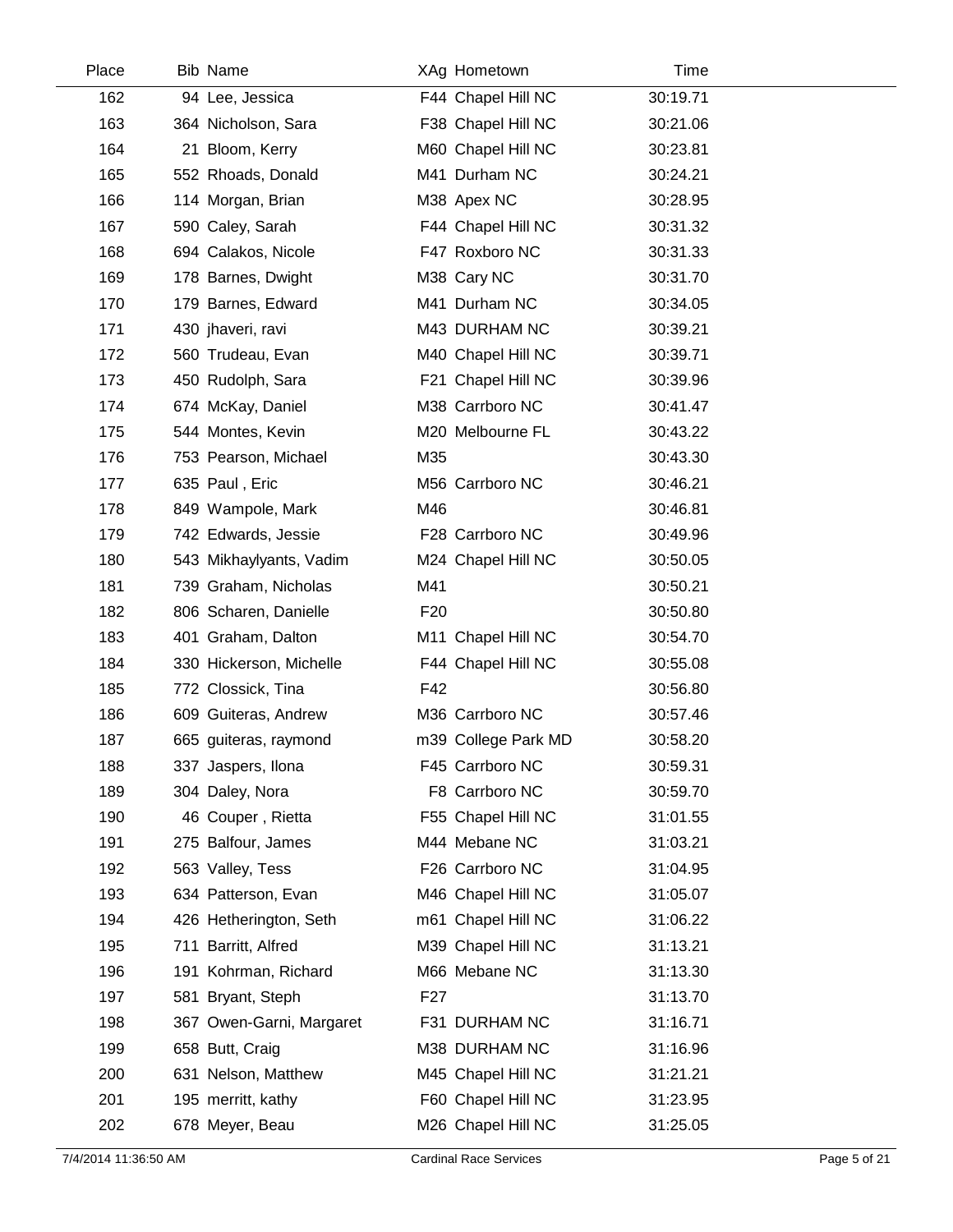| Place | <b>Bib Name</b>        | XAg Hometown        | Time     |  |
|-------|------------------------|---------------------|----------|--|
| 203   | 209 Shotwell, John     | M37 Hillsborough NC | 31:35.46 |  |
| 204   | 591 Campbell, Barbara  | F56 Carrboro NC     | 31:39.20 |  |
| 205   | 509 Harris, Tracy      | F36 Chapel Hill NC  | 31:39.45 |  |
| 206   | 747 Smith, Timothy     | M53 Hillsborough NC | 31:41.45 |  |
| 207   | 878 Merklein, Ethan    | M12                 | 31:43.80 |  |
| 208   | 640 Seils, Damon       | M41 Carrboro NC     | 31:45.80 |  |
| 209   | 188 Hu, Shijia         | M30 Chapel Hill NC  | 31:48.21 |  |
| 210   | 572 Williams, Shawn    | M53 Chapel Hill NC  | 31:48.21 |  |
| 211   | 681 Murphy, Brian      | M50 Durham NC       | 31:48.46 |  |
| 212   | 294 Conner, Michelle   | F39 Raleigh NC      | 31:49.95 |  |
| 213   | 479 Berger, Casey      | F26 Columbus OH     | 31:51.21 |  |
| 214   | 476 Baumann, Justin    | M25 Chapel Hill NC  | 31:51.21 |  |
| 215   | 792 Roberts, Simon     | M27                 | 31:54.72 |  |
| 216   | 292 Chesser, Susan     | F51 Durham NC       | 31:55.22 |  |
| 217   | 158 Tweedy, Jonathan   | M35 Carrboro NC     | 31:56.20 |  |
| 218   | 493 Correia, Joao      | M46 Durham NC       | 31:58.46 |  |
| 219   | 366 Owen-Garni, Linus  | M30 DURHAM NC       | 32:00.96 |  |
| 220   | 843 Bellfi, Emily      | F <sub>22</sub>     | 32:03.21 |  |
| 221   | 156 Thompson, Matthew  | M44 Durham NC       | 32:03.80 |  |
| 222   | 317 garner, michael    | m47 Mebane NC       | 32:04.55 |  |
| 223   | 632 Nelson, Roberts    | M20 Chapel Hill NC  | 32:05.45 |  |
| 224   | 743 todd, jonathan     | M33 Chapel Hill NC  | 32:07.21 |  |
| 225   | 379 Schmidt, Blaine    | m47 Gaithersburg MD | 32:09.30 |  |
| 226   | 842 Jamieson, Bekah    | F <sub>25</sub>     | 32:12.31 |  |
| 227   | 833 Saussy, Casey      | F49                 | 32:13.70 |  |
| 228   | 787 Darduini, Emilio   | M58                 | 32:15.70 |  |
| 229   | 71 Herrick, Jeffrey    | M41 Carrboro NC     | 32:16.81 |  |
| 230   | 280 Beatty, Brian Gyro | M50 Hillsborough NC | 32:18.95 |  |
| 231   | 361 morningstar, scott | m48 Carrboro NC     | 32:20.45 |  |
| 232   | 139 Shubert, Tiffany   | F44 Chapel Hill NC  | 32:23.95 |  |
| 233   | 538 McArdle, Jill      | F55 Chapel Hill NC  | 32:25.80 |  |
| 234   | 412 bauer, tanja       | f30 Chapel Hill NC  | 32:26.95 |  |
| 235   | 439 Montaquila, Jill   | F46 Pittsboro NC    | 32:27.71 |  |
| 236   | 50 donahue, beth       | F43 Chapel Hill NC  | 32:28.22 |  |
| 237   | 790 Meeker, Charles    | M63                 | 32:30.45 |  |
| 238   | 778 Lloyd, Aline       | F43                 | 32:33.06 |  |
| 239   | 862 Cook, Heidi        | F36                 | 32:35.21 |  |
| 240   | 459 VanderLoop, Maria  | F40 Snow Camp NC    | 32:35.70 |  |
| 241   | 569 Wilkinson, Kari    | F52 Mebane NC       | 32:35.96 |  |
| 242   | 780 Rice, Gregg        | M26 Chapel Hill NC  | 32:37.96 |  |
| 243   | 657 Brown, Daniel      | M27 DURHAM NC       | 32:38.55 |  |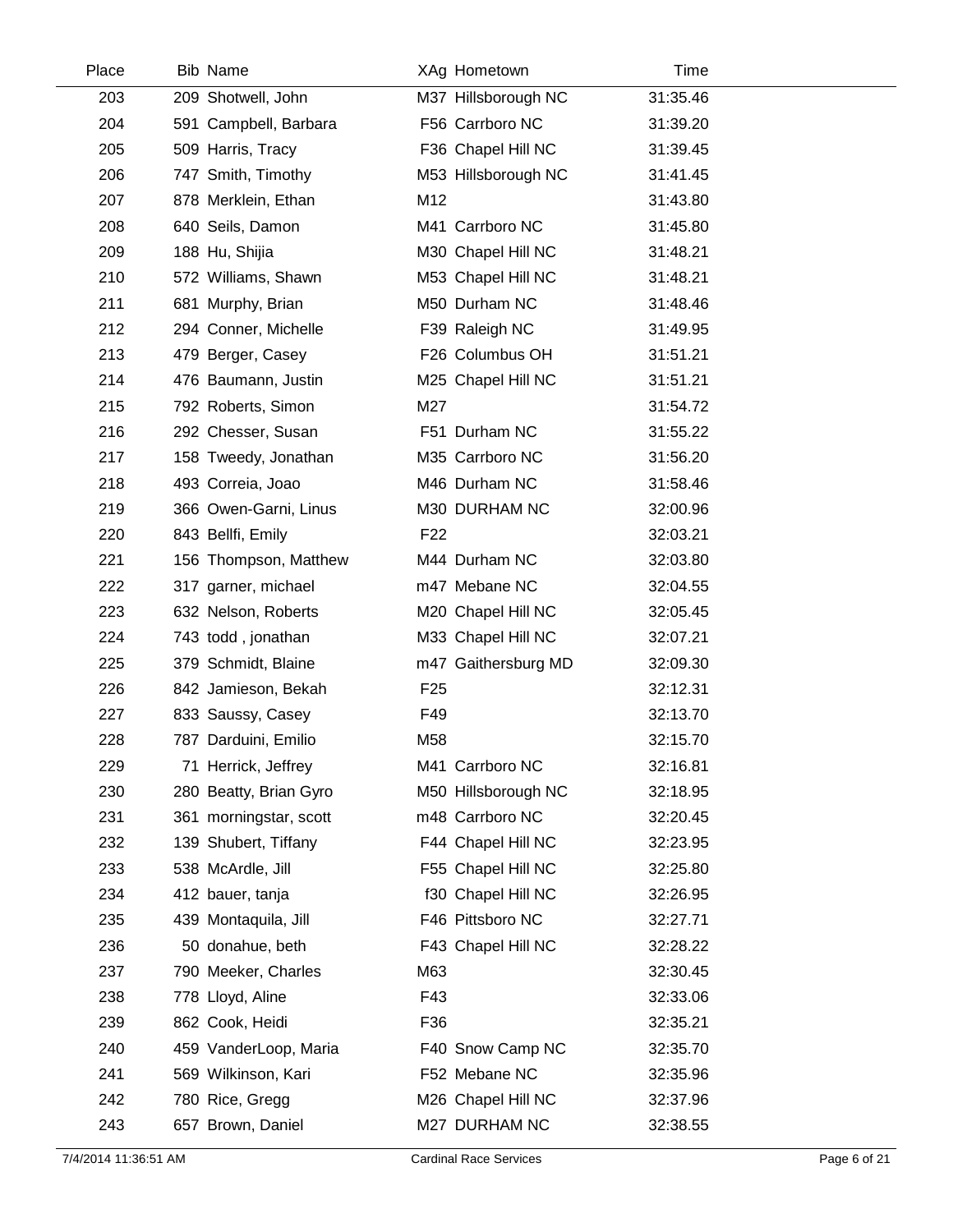| Place | <b>Bib Name</b>          |     | XAg Hometown        | Time     |  |
|-------|--------------------------|-----|---------------------|----------|--|
| 244   | 586 Albrecht, Tim        | M25 |                     | 32:40.96 |  |
| 245   | 288 Cannon, Laura        |     | F27 Chapel Hill NC  | 32:43.46 |  |
| 246   | 339 Jingozian, Jim       |     | M28 Hillsborough NC | 32:45.70 |  |
| 247   | 291 Charles, Lora        |     | F42 DURHAM NC       | 32:46.70 |  |
| 248   | 307 Dee, Rachel          |     | F24 Chapel Hill NC  | 32:48.55 |  |
| 249   | 375 Roberts, Jason       |     | M38 Chapel Hill NC  | 32:55.70 |  |
| 250   | 391 Weller, Amy          |     | F42 Carrboro NC     | 32:56.45 |  |
| 251   | 534 Mangum, Heidi        |     | F37 Durham NC       | 33:00.21 |  |
| 252   | 662 Engel, Jonathan      |     | M55 Chapel Hill NC  | 33:00.55 |  |
| 253   | 64 gooden, dana          |     | F48 Hillsborough NC | 33:01.46 |  |
| 254   | 420 Dean, Brad           |     | M43 Chapel Hill NC  | 33:04.47 |  |
| 255   | 481 Blue, Christopher    |     | M46 Chapel Hill NC  | 33:05.46 |  |
| 256   | 464 White, Amy           |     | F37 Durham NC       | 33:06.47 |  |
| 257   | 463 White, Adam          |     | M38 Durham NC       | 33:06.47 |  |
| 258   | 140 simmonds, junior     |     | M46 Durham NC       | 33:07.45 |  |
| 259   | 358 Mills, Karin         |     | F48 Carrboro NC     | 33:09.45 |  |
| 260   | 522 Kelly, Abby          |     | F29 Carrboro NC     | 33:15.46 |  |
| 261   | 159 Vann, William        |     | M66 Chapel Hill NC  | 33:17.30 |  |
| 262   | 750 Harkins, Heidi       |     | F50 Chapel Hill NC  | 33:17.46 |  |
| 263   | 867 Graham, Mark         | M60 |                     | 33:18.21 |  |
| 264   | 673 Matthews, David      |     | M37 Carrboro NC     | 33:21.20 |  |
| 265   | 75 Huber, Andy           |     | M64 Chapel Hill NC  | 33:21.21 |  |
| 266   | 287 Cannady, Jolene      |     | F39 BURLINGTON NC   | 33:22.45 |  |
| 267   | 564 Voshell, Erica       |     | F26 Wilmington NC   | 33:28.05 |  |
| 268   | 438 McNeilly, Kevin      |     | F62 Carrboro NC     | 33:28.95 |  |
| 269   | 873 Kern, Terry          | M46 |                     | 33:29.80 |  |
| 270   | 334 Holland, Holly       |     | F52 Chapel Hill NC  | 33:31.31 |  |
| 271   | 40 chance, william       |     | m51 Pittsboro NC    | 33:34.80 |  |
| 272   | 621 Lee, Greg            |     | M40 Chapel Hill NC  | 33:35.46 |  |
| 273   | 406 Kinyamu, Harriet     |     | F49 Cary NC         | 33:37.80 |  |
| 274   | 462 Voshell, Joe         |     | M56 Durham NC       | 33:38.05 |  |
| 275   | 58 Frellick, Paul        |     | M54 Chapel Hill NC  | 33:42.32 |  |
| 276   | 93 Largen, Mike          |     | M67 Chapel Hill NC  | 33:42.47 |  |
| 277   | 84 Jones, Sydney         |     | F27 Carrboro NC     | 33:44.72 |  |
| 278   | 70 Hemelt, Steve         |     | M32 Carrboro NC     | 33:44.81 |  |
| 279   | 754 Olson, Chris         | M49 |                     | 33:44.97 |  |
| 280   | 482 Board, Anthony       |     | M15 DURHAM NC       | 33:45.47 |  |
| 281   | 196 Moody, Cary          |     | F39 Carrboro NC     | 33:50.95 |  |
| 282   | 162 wares, amy           |     | f40 Carrboro NC     | 33:52.21 |  |
| 283   | 575 Staley, Kristin      |     | F30 Hillsborough NC | 33:52.46 |  |
| 284   | 473 Baltimore, Alexandra |     | F21 Chapel Hill NC  | 33:53.70 |  |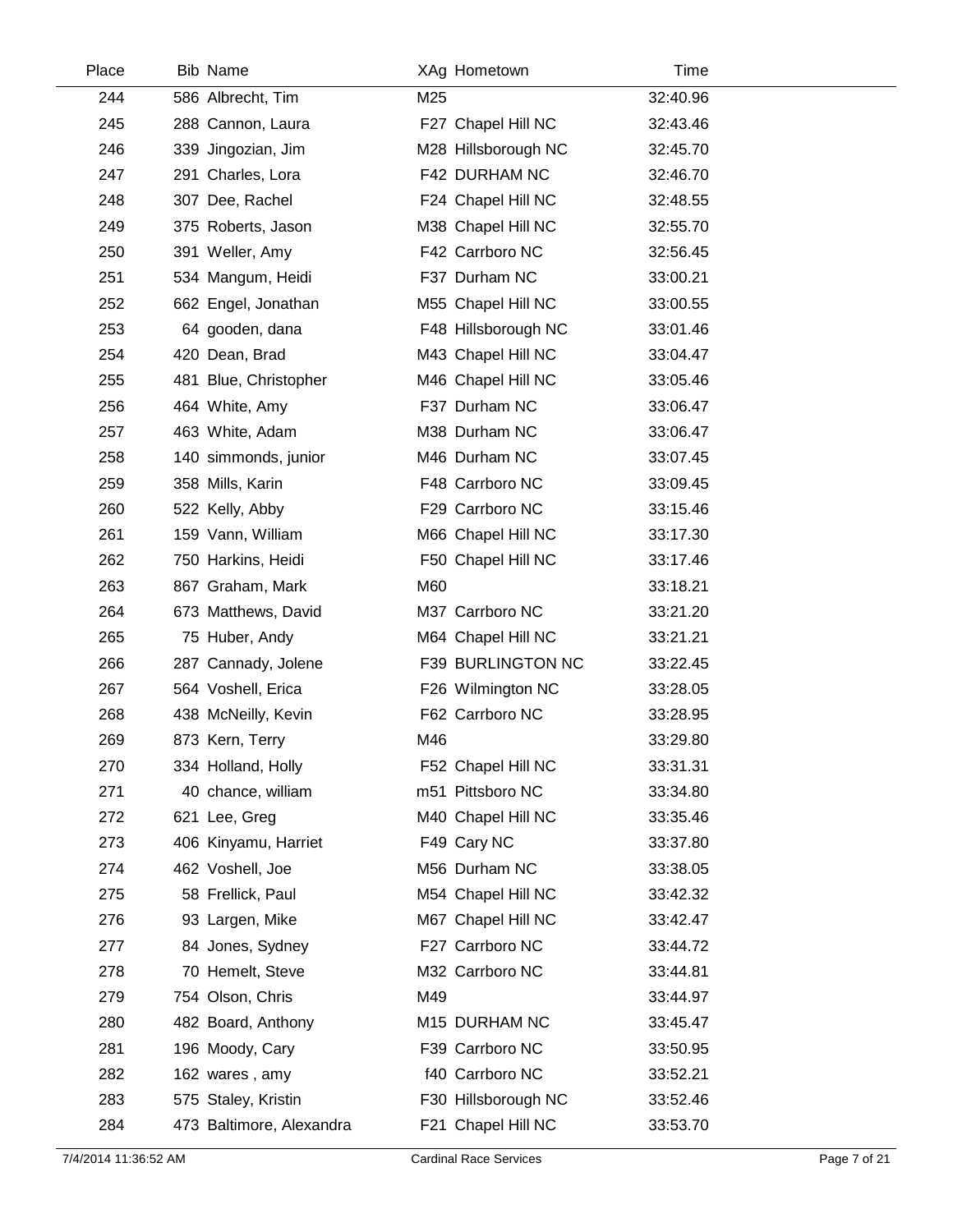| Place | <b>Bib Name</b>             |     | XAg Hometown         | Time     |  |
|-------|-----------------------------|-----|----------------------|----------|--|
| 285   | 512 Hart, John              |     | M27 Chapel Hill NC   | 33:53.81 |  |
| 286   | 129 Puchala, Ron            |     | M53 Chapel Hill NC   | 33:55.71 |  |
| 287   | 584 Staley, David           |     | M29 Hillsborough NC  | 33:56.73 |  |
| 288   | 350 Lehman, Dan             |     | M51 Chapel Hill NC   | 33:57.46 |  |
| 289   | 692 Zaas, Jonah             |     | M8 Chapel Hill NC    | 33:58.07 |  |
| 290   | 574 White, Tricia           |     | F37 Chapel Hill NC   | 34:01.30 |  |
| 291   | 41 Chaney, Edward           |     | M42 Chapel Hill NC   | 34:01.55 |  |
| 292   | 514 Herklotz, Alicia        |     | F29 Charleston SC    | 34:02.30 |  |
| 293   | 400 alston, kwame           |     | m24 Carrboro NC      | 34:07.71 |  |
| 294   | 465 White, Emily            |     | F34 Chapel Hill NC   | 34:10.06 |  |
| 295   | 206 Sapp, Andrew            |     | M42 DURHAM NC        | 34:11.55 |  |
| 296   | 764 Wipper, Dennis          |     | M59 Chapel Hill NC   | 34:12.30 |  |
| 297   | 271 Adams, Brian            |     | M31 Mebane NC        | 34:13.95 |  |
| 298   | 247 mclean, john            |     | m51 Chapel Hill NC   | 34:14.71 |  |
| 299   | 212 Williams, Joel          |     | M53 Mebane NC        | 34:14.80 |  |
| 300   | 610 Hadler, Wayne           |     | M60 Carrboro NC      | 34:15.30 |  |
| 301   | 521 Kariisa, Ankunda        |     | F27 Chapel Hill NC   | 34:18.55 |  |
| 302   | 454 Schaal, Michael         |     | M45 Durham NC        | 34:22.45 |  |
| 303   | 109 Meyer, Jaye             |     | F53 Chapel Hill NC   | 34:24.31 |  |
| 304   | 676 McLeod, Leigh           |     | F50 Chapel Hill NC   | 34:24.97 |  |
| 305   | 88 Kenna, Jennafer          |     | F42 Mebane NC        | 34:26.21 |  |
| 306   | 558 Storey-Fisher, Kate     |     | F20 San Francisco CA | 34:26.97 |  |
| 307   | 712 Cordell, Half Dome      |     | M54 Chapel Hill NC   | 34:27.72 |  |
| 308   | 349 Lehman, Abigail         |     | F23 Chapel Hill NC   | 34:29.45 |  |
| 309   | 596 Cohen, Lena             |     | F14 Carrboro NC      | 34:33.96 |  |
| 310   | 446 Porter, Greg            |     | M52 Carrboro NC      | 34:34.45 |  |
| 311   | 28 Brooks, David            |     | M62 West Chester PA  | 34:36.71 |  |
| 312   | 709 keech, john             |     | m38 Raleigh NC       | 34:41.21 |  |
| 313   | 703 Musante, Mike           |     | M39 Durham NC        | 34:42.21 |  |
| 314   | 29 Brooks, Stuart           |     | M27 Cary NC          | 34:45.56 |  |
| 315   | 460 Veazey, Claire          |     | F23 Chapel Hill NC   | 34:50.98 |  |
| 316   | 804 Sun, Zu-Wen             |     | M54 Chapel Hill NC   | 34:51.47 |  |
| 317   | 192 Li, Bo                  |     | F31 Chapel Hill NC   | 34:52.20 |  |
| 318   | 507 Harris, Rich            |     | M40 Chapel Hill NC   | 34:54.56 |  |
| 319   | 654 Bigler, Roy             |     | M46 Siler City NC    | 34:56.46 |  |
| 320   | 845 Gilbert, Eric           | M43 |                      | 34:57.30 |  |
| 321   | 641 Sellers, Amanda         |     | F28 RALEIGH NC       | 34:58.71 |  |
| 322   | 612 harman, kristin         |     | f33 RALEIGH NC       | 34:59.55 |  |
| 323   | 353 Matthews, Greg          |     | M41 Sanford NC       | 35:00.46 |  |
| 324   | 121 pannell, john           |     | m50 BURLINGTON NC    | 35:00.96 |  |
| 325   | 660 cox-franklin, elizabeth |     | F30 Durham NC        | 35:01.57 |  |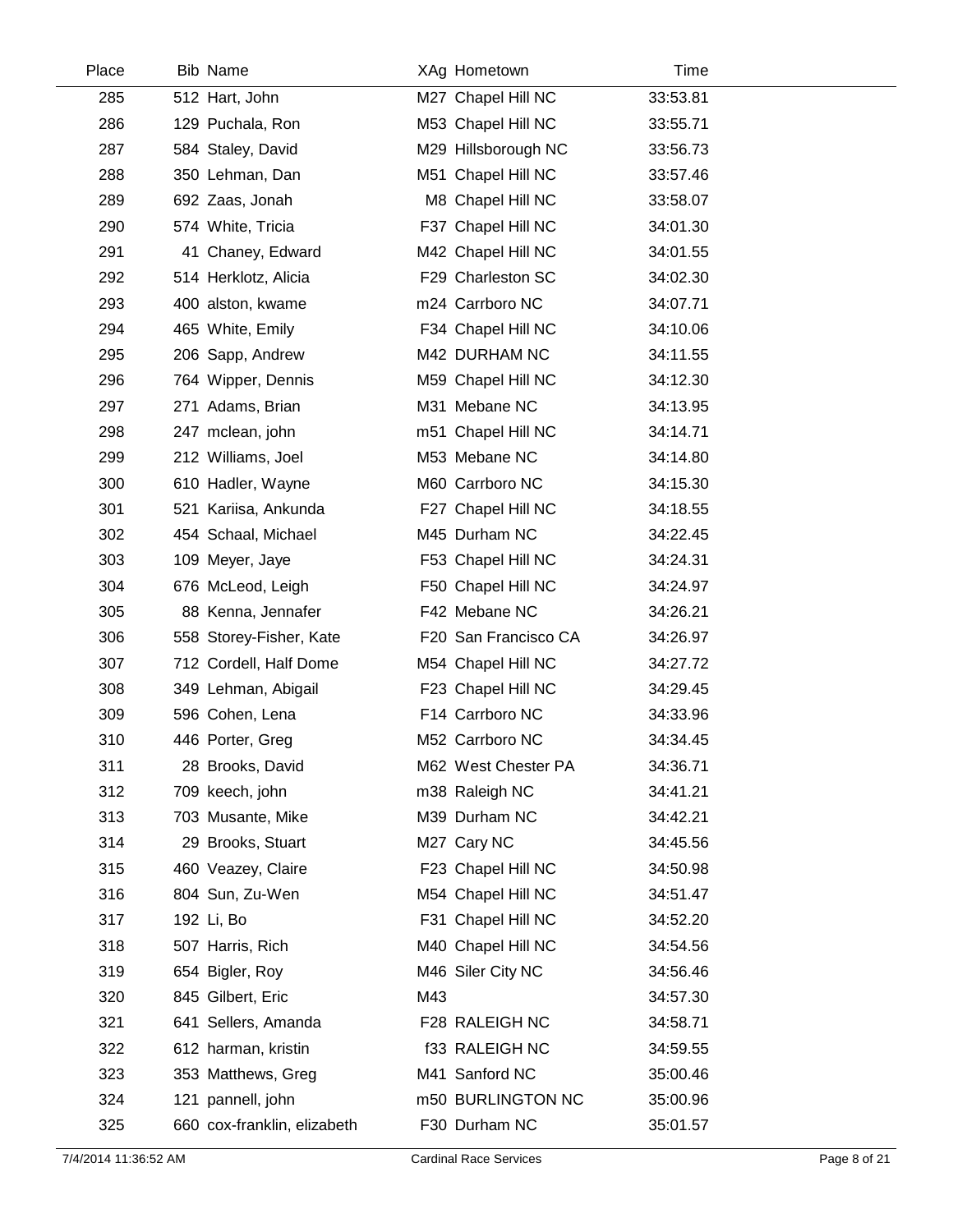| Place | <b>Bib Name</b>           |                 | XAg Hometown        | Time     |  |
|-------|---------------------------|-----------------|---------------------|----------|--|
| 326   | 51 Dry, Jenni             |                 | F37 Morrisville NC  | 35:01.71 |  |
| 327   | 769 Bargiacchi, Francesca |                 | F39 Carrboro NC     | 35:02.71 |  |
| 328   | 488 Calhoun, Linh         |                 | F46 Chapel Hill NC  | 35:07.22 |  |
| 329   | 67 Gramer, Amanda         |                 | F35 Raleigh NC      | 35:07.71 |  |
| 330   | 68 Gramer, Joe            |                 | M63 RALEIGH NC      | 35:07.71 |  |
| 331   | 561 Turner, Amy           |                 | F20 Plymouth MN     | 35:08.20 |  |
| 332   | 202 Powers, Laura         |                 | F36 Carrboro NC     | 35:08.30 |  |
| 333   | 759 Martin, Jojo          |                 | M12 Newcastle ME    | 35:09.55 |  |
| 334   | 422 Dobbins, Mary Ann     |                 | F44 Durham NC       | 35:11.20 |  |
| 335   | 793 Arias, Liz            | F40             |                     | 35:11.21 |  |
| 336   | 795 Arias, Ava            | F <sub>8</sub>  |                     | 35:11.31 |  |
| 337   | 501 Fiedler, Daniel       |                 | M32 Chapel Hill NC  | 35:12.72 |  |
| 338   | 556 sparkenbaugh, erica   |                 | f31 Chapel Hill NC  | 35:12.96 |  |
| 339   | 565 Weaver, David         |                 | M55 Chapel Hill NC  | 35:15.06 |  |
| 340   | 282 Berry, Matthew        |                 | M27 Durham NC       | 35:15.21 |  |
| 341   | 498 Dary, Cori            |                 | F28 Durham NC       | 35:16.56 |  |
| 342   | 705 Rychel, Brianne       |                 | F34 Pittsboro NC    | 35:16.96 |  |
| 343   | 128 Prince, Katya         |                 | F48 Durham NC       | 35:20.70 |  |
| 344   | 354 McMahon, Katharine    |                 | F27 Chapel Hill NC  | 35:21.71 |  |
| 345   | 825 Min, Claire           | F <sub>28</sub> |                     | 35:27.80 |  |
| 346   | 880 Clossick, Madigan     | F14             |                     | 35:28.55 |  |
| 347   | 10 Agusta, Joe            |                 | M48 Chapel Hill NC  | 35:31.55 |  |
| 348   | 766 Bearman, Rachel       | F43             |                     | 35:33.72 |  |
| 349   | 767 Gumerman, Etan        | M45             |                     | 35:33.96 |  |
| 350   | 690 Zaas, Aimee           |                 | F42 Chapel Hill NC  | 35:34.06 |  |
| 351   | 357 Millard, Krista       |                 | F41 Pittsboro NC    | 35:35.73 |  |
| 352   | 39 Cavanaugh, Mark        |                 | m40 Chapel Hill NC  | 35:35.95 |  |
| 353   | 785 Nason, Ellen          | F <sub>51</sub> |                     | 35:36.71 |  |
| 354   | 273 Baldauf, Madeleine    |                 | F14 Chapel Hill NC  | 35:37.31 |  |
| 355   | 826 Campbell, Jay         | M44             |                     | 35:37.71 |  |
| 356   | 875 Keane, Julie          | F45             |                     | 35:41.45 |  |
| 357   | 301 Cunningham, Jayne     |                 | F57 Hillsborough NC | 35:48.97 |  |
| 358   | 882 Wattz, Judith         | F39             |                     | 35:51.30 |  |
| 359   | 318 Gayton, Susan         |                 | F44 Chapel Hill NC  | 35:52.45 |  |
| 360   | 147 Steinbach, Jeff       |                 | M33 Durham NC       | 35:52.70 |  |
| 361   | 388 Wahlstrom, Erik       |                 | M45 Chapel Hill NC  | 35:52.80 |  |
| 362   | 332 Himmel, Thomas        |                 | M44 Chapel Hill NC  | 35:54.21 |  |
| 363   | 685 Weeks, Cyndy          |                 | F50 Carrboro NC     | 35:55.05 |  |
| 364   | 571 Williams, Melanie     |                 | F22 Apex NC         | 35:56.21 |  |
| 365   | 614 Hoffman, Lindsay      |                 | F22 Cary NC         | 35:56.45 |  |
| 366   | 763 Nichols, George       |                 | M38 Chapel Hill NC  | 35:58.70 |  |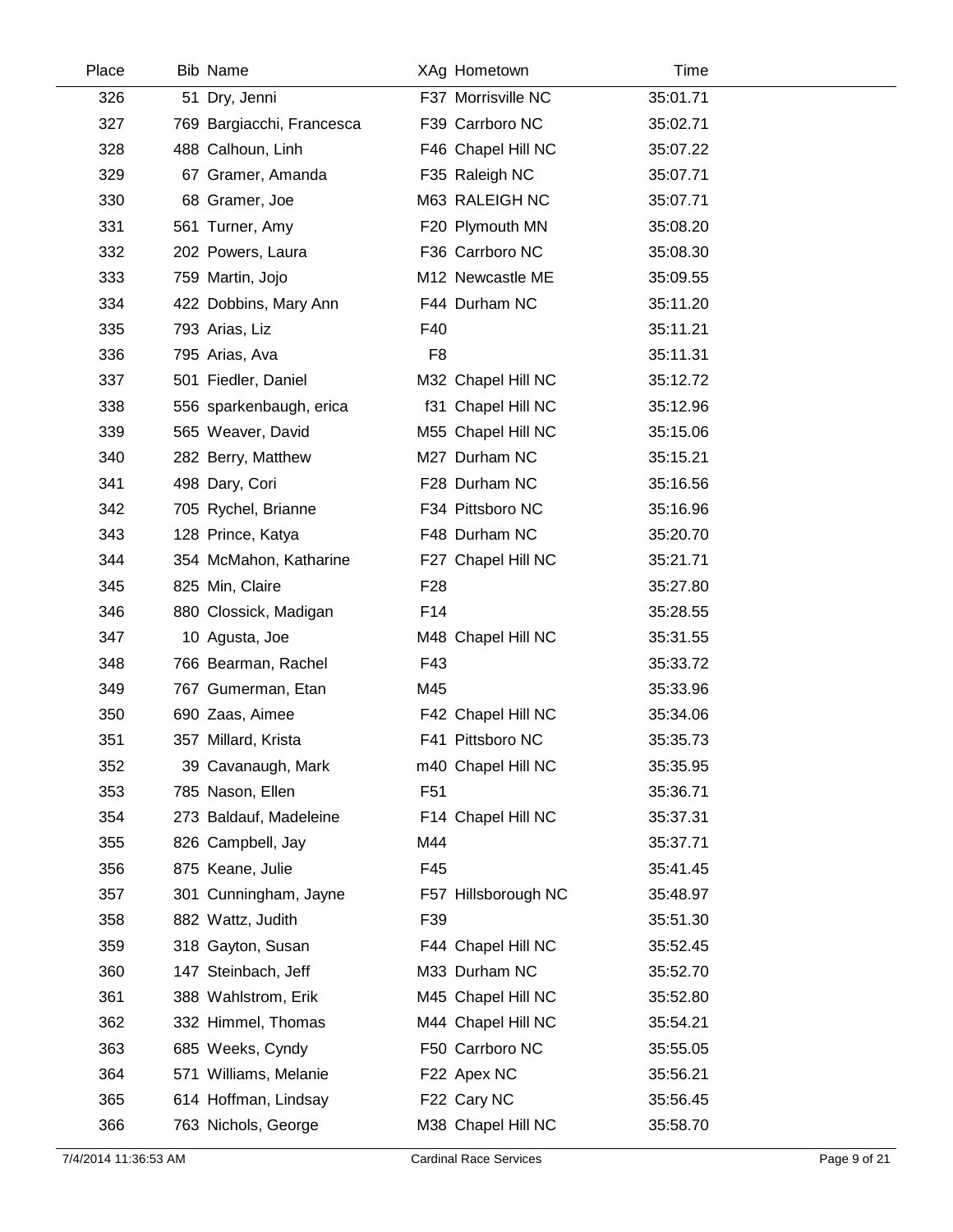| Place | <b>Bib Name</b>           |                 | XAg Hometown        | Time     |  |
|-------|---------------------------|-----------------|---------------------|----------|--|
| 367   | 286 Burns, Brandy         |                 | F38 Raleigh NC      | 35:59.22 |  |
| 368   | 331 Himmel, Theresa       |                 | F46 Chapel Hill NC  | 36:02.07 |  |
| 369   | 117 Novak, Adam           |                 | M41 Chapel Hill NC  | 36:07.70 |  |
| 370   | 204 Rosen, Norm           |                 | m60 Chapel Hill NC  | 36:09.22 |  |
| 371   | 881 Miller, Kate          |                 | F26 Durham NC       | 36:10.45 |  |
| 372   | 424 Hessling, Peter       |                 | M61 Durham NC       | 36:11.45 |  |
| 373   | 637 Rath, Martha          |                 | f43 Chapel Hill NC  | 36:14.70 |  |
| 374   | 689 whetstone, stephanie  |                 | F45 DURHAM NC       | 36:16.06 |  |
| 375   | 69 Harris, Jerry          |                 | M74 DURHAM NC       | 36:20.06 |  |
| 376   | 798 Harris, Andrew        | M14             |                     | 36:20.45 |  |
| 377   | 455 Shofer, Sharon        |                 | F45 Chapel Hill NC  | 36:23.21 |  |
| 378   | 688 Whetstone, Jeff       |                 | M46 DURHAM NC       | 36:23.47 |  |
| 379   | 836 Gaertner, Chas        | M56             |                     | 36:23.81 |  |
| 380   | 549 Peacock, Allison      |                 | F29 Carrboro NC     | 36:24.30 |  |
| 381   | 363 Nichols, Mark         |                 | M69 RALEIGH NC      | 36:24.80 |  |
| 382   | 510 harris, william       |                 | m38 Pittsboro NC    | 36:29.46 |  |
| 383   | 484 bowman, natalie       |                 | f36 Chapel Hill NC  | 36:30.70 |  |
| 384   | 470 Augustine, Kate       |                 | F24 Carrboro NC     | 36:31.95 |  |
| 385   | 389 Wahlstrom, Torey      |                 | F45 Chapel Hill NC  | 36:32.30 |  |
| 386   | 34 Campbell, JJ           |                 | F44 Chapel Hill NC  | 36:33.70 |  |
| 387   | 519 Kaminski, David       |                 | M50 Carrboro NC     | 36:35.71 |  |
| 388   | 404 Haynes, Elizabeth     |                 | F26 Chapel Hill NC  | 36:36.23 |  |
| 389   | 415 Bradford, Sarah       |                 | F29 Chapel Hill NC  | 36:36.56 |  |
| 390   | 853 Copeland, Henry       | M52             |                     | 36:37.05 |  |
| 391   | 695 Wessell, Laura        |                 | F46 Hillsborough NC | 36:38.05 |  |
| 392   | 309 Del Rio, Mauricio     |                 | M42 Chapel Hill NC  | 36:38.33 |  |
| 393   | 308 Del Rio, Amanda       |                 | F38 Chapel Hill NC  | 36:38.56 |  |
| 394   | 56 Fanning, Alan          |                 | M50 Carrboro NC     | 36:40.96 |  |
| 395   | 447 Prudhomme, Laura      |                 | F45 CARY NC         | 36:41.71 |  |
| 396   | 143 Smith, Peter          |                 | M43 Carrboro NC     | 36:41.80 |  |
| 397   | 773 Retsch-Bogare, George | M61             |                     | 36:42.46 |  |
| 398   | 281 Bell, Mark            |                 | M61 Chapel Hill NC  | 36:42.47 |  |
| 399   | 151 Superak, Peter        |                 | M57 Carrboro NC     | 36:48.45 |  |
| 400   | 761 Carter, Jason         |                 | M31 Hillsborough NC | 36:52.45 |  |
| 401   | 31 Bruno, Elizabeth       |                 | F49 Chapel Hill NC  | 36:52.57 |  |
| 402   | 113 moore, jean           |                 | F50 Cary NC         | 36:54.31 |  |
| 403   | 605 Derbakova, Anna       |                 | F27 Durham NC       | 36:55.21 |  |
| 404   | 403 Griffin, Tom          |                 | M69 Cary NC         | 36:55.46 |  |
| 405   | 832 Saussy, Lianne        | F <sub>10</sub> |                     | 36:58.45 |  |
| 406   | 112 moore, bill           |                 | M64 Cary NC         | 36:59.45 |  |
| 407   | 820 Hails, Dick           | M62             |                     | 37:01.45 |  |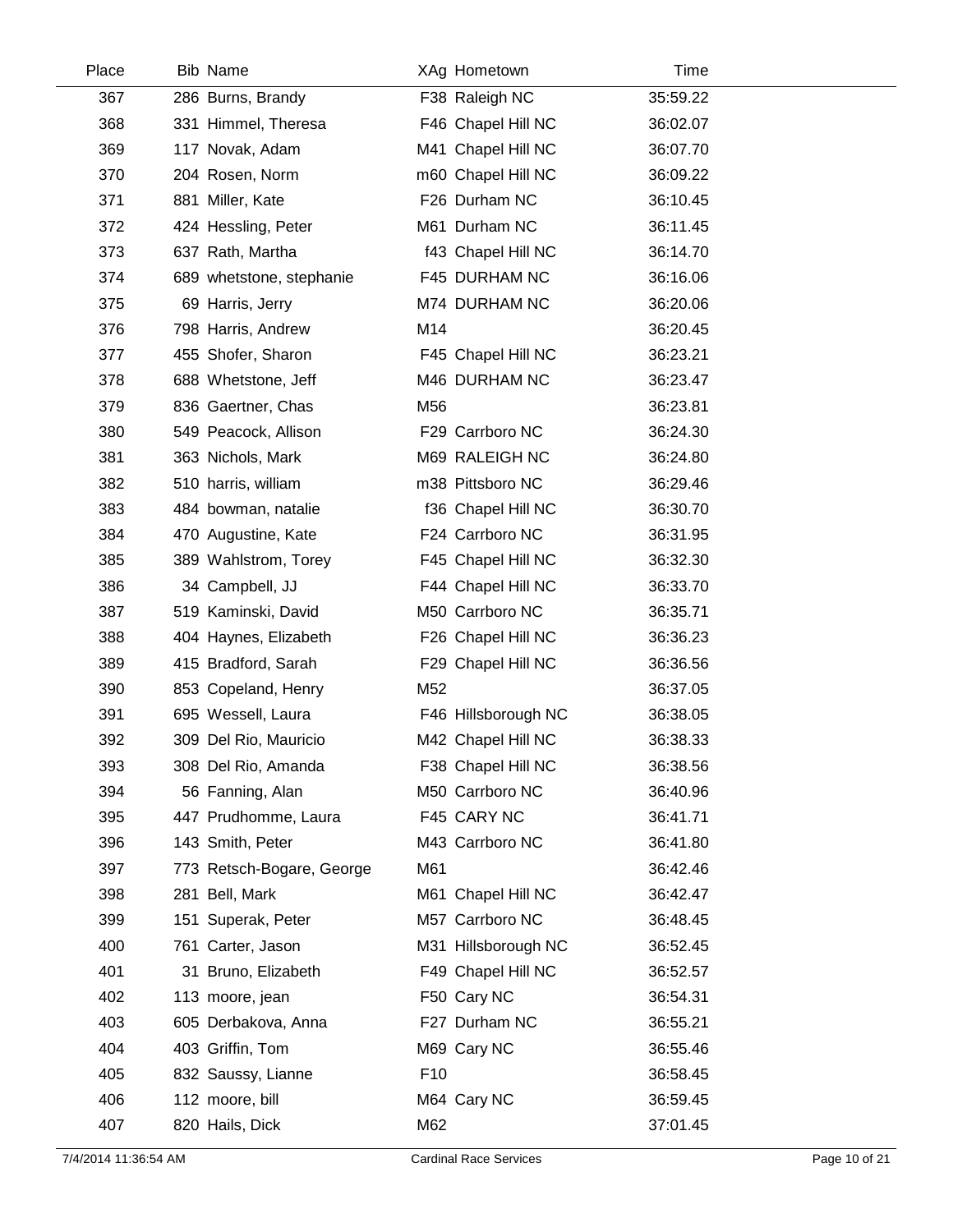| Place | <b>Bib Name</b>         | XAg Hometown        | Time     |  |
|-------|-------------------------|---------------------|----------|--|
| 408   | 782 Yu, Sarah           | F <sub>23</sub>     | 37:01.72 |  |
| 409   | 781 Li, Vivian          | F <sub>56</sub>     | 37:02.20 |  |
| 410   | 576 Albrecht, Sarah     | F <sub>24</sub>     | 37:05.21 |  |
| 411   | 686 Weeks, Gillie       | F14 Carrboro NC     | 37:05.71 |  |
| 412   | 471 baca, christopher   | M50 Carrboro NC     | 37:06.20 |  |
| 413   | 44 Cotton, Jessica      | F28 Clayton NC      | 37:07.70 |  |
| 414   | 340 Kapsaskis, Tony     | M49 Cary NC         | 37:08.46 |  |
| 415   | 110 Miller, Susan       | F44 Hillsborough NC | 37:09.45 |  |
| 416   | 699 gunn, john          | m51 Chapel Hill NC  | 37:09.71 |  |
| 417   | 871 Silva, Hernan       | M50                 | 37:14.21 |  |
| 418   | 774 McGibbon, Erin      | F20 Carrboro NC     | 37:14.46 |  |
| 419   | 449 Rose, Peggy         | F58 Raleigh NC      | 37:15.45 |  |
| 420   | 448 Rose, Gregory       | M59 Raleigh NC      | 37:15.55 |  |
| 421   | 515 Howard, Janna       | F24 Chapel Hill NC  | 37:17.45 |  |
| 422   | 755 Glazner, Allen      | M59                 | 37:17.70 |  |
| 423   | 859 Hinton, Gwen        | F48                 | 37:19.70 |  |
| 424   | 698 Ayers, Jordan       | M27 Durham NC       | 37:19.96 |  |
| 425   | 30 Bruno, Dean          | M49 Chapel Hill NC  | 37:20.46 |  |
| 426   | 784 Ekis, Heidi         | F29 Chapel Hill NC  | 37:22.46 |  |
| 427   | 49 Dixon, Bob           | M55 Chapel Hill NC  | 37:22.46 |  |
| 428   | 696 Mayo, Rodney        | M49 Hillsborough NC | 37:25.70 |  |
| 429   | 152 Surh, Jerry         | M75 Carrboro NC     | 37:25.96 |  |
| 430   | 22 Bodenheimer, Thomas  | M44 Carrboro NC     | 37:26.31 |  |
| 431   | 829 Wang, Kyle          | M28 Carrboro NC     | 37:31.05 |  |
| 432   | 816 Henriquez, Craig    | M55 Chapel Hill NC  | 37:32.71 |  |
| 433   | 716 Karpinos, Ralph     | M64 Chapel Hill NC  | 37:33.45 |  |
| 434   | 185 Fisher, Daniel      | M38 Durham NC       | 37:34.97 |  |
| 435   | 714 lacy, candace       | F38 DURHAM NC       | 37:35.22 |  |
| 436   | 124 Pedersen, Kurt      | M48 Chapel Hill NC  | 37:35.30 |  |
| 437   | 855 Moses, Kitty        | F <sub>58</sub>     | 37:38.81 |  |
| 438   | 478 bennett, lisa       | F36 Carrboro NC     | 37:41.05 |  |
| 439   | 425 Hetherington, Jean  | F62 Chapel Hill NC  | 37:42.95 |  |
| 440   | 461 Velinsky, Elizabeth | F30 Brooklyn NY     | 37:43.45 |  |
| 441   | 841 Holder, Kaye        | F64                 | 37:43.71 |  |
| 442   | 492 Cheves, Avery       | F24 Carrboro NC     | 37:44.45 |  |
| 443   | 655 Breito, Nathan      | M32 Durham NC       | 37:50.20 |  |
| 444   | 630 Nelson, Chantel     | F44 Chapel Hill NC  | 37:53.55 |  |
| 445   | 777 Pomer, Alex         | M27                 | 37:56.22 |  |
| 446   | 776 Strickland, Lauren  | F <sub>27</sub>     | 37:56.70 |  |
| 447   | 86 Kam, Teresa          | F27 Carrboro NC     | 37:57.07 |  |
| 448   | 155 Thakrar, Sanjay     | M27 Fishers IN      | 37:57.22 |  |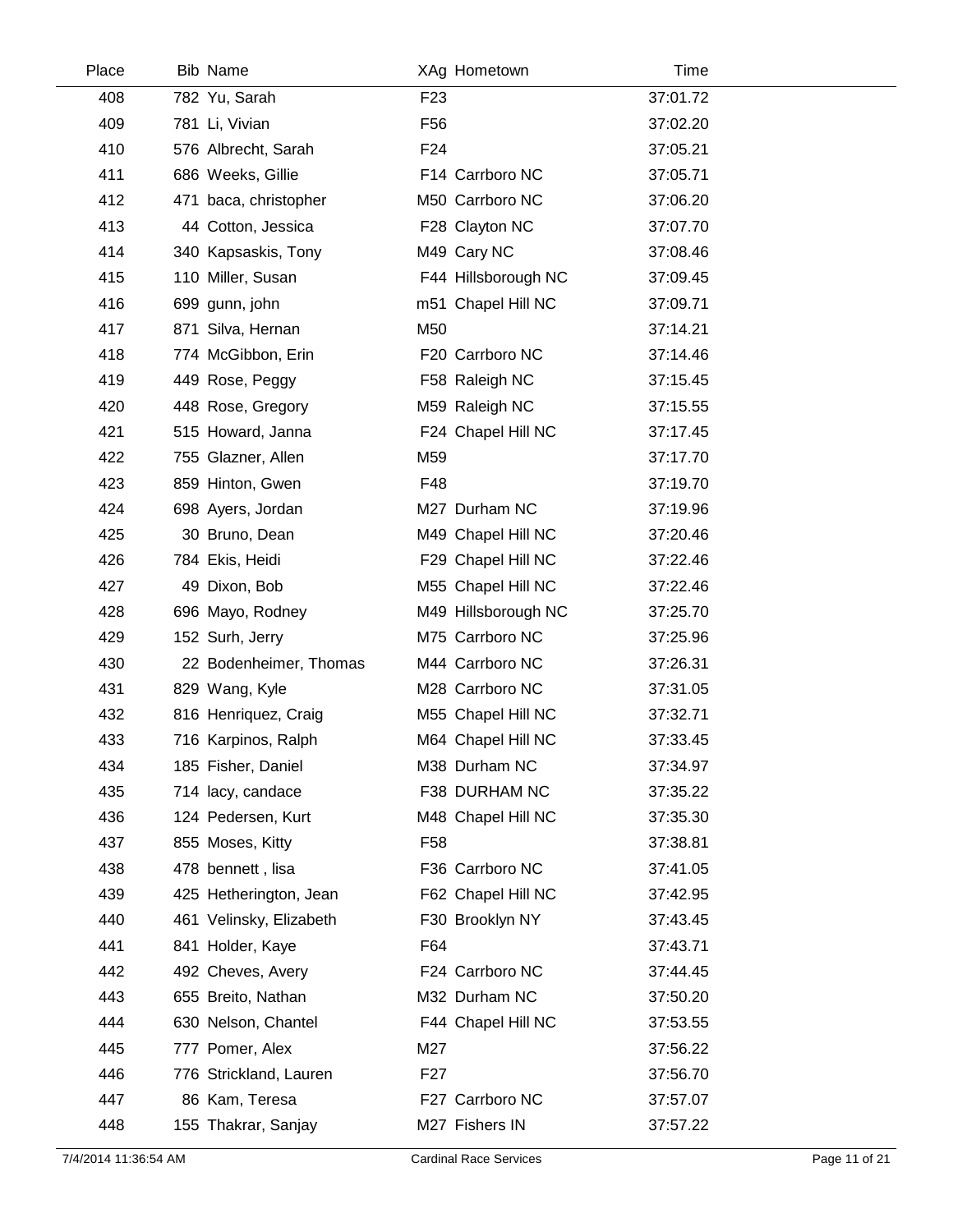| Place | <b>Bib Name</b>            | XAg Hometown       | Time     |  |
|-------|----------------------------|--------------------|----------|--|
| 449   | 664 Guerrero, Mark         | M42 Creedmoor NC   | 38:00.72 |  |
| 450   | 402 Graham, Vann           | M43 Chapel Hill NC | 38:02.80 |  |
| 451   | 813 Tavernise, Adriana     | F42                | 38:04.97 |  |
| 452   | 771 Pooley, Paul           | M59                | 38:09.95 |  |
| 453   | 850 McDonnell, Miss        | F <sub>54</sub>    | 38:13.05 |  |
| 454   | 182 Davis, Gregg           | M56 Chapel Hill NC | 38:13.72 |  |
| 455   | 370 Powell, Amy            | F52 Chapel Hill NC | 38:16.71 |  |
| 456   | 516 Hughes, Michael        | M59 Carrboro NC    | 38:17.30 |  |
| 457   | 638 Rives, Don             | M53 Chapel Hill NC | 38:19.96 |  |
| 458   | 310 Douillet, Christelle   | F46 Chapel Hill NC | 38:21.71 |  |
| 459   | 97 Louder-Reynolds, Tawnya | F43 Chapel Hill NC | 38:22.22 |  |
| 460   | 326 Hart, Ellen            | F21 Chapel Hill NC | 38:24.20 |  |
| 461   | 744 DeMarcus, Forrest      | M37                | 38:27.96 |  |
| 462   | 99 madden, michael         | m59 Chapel Hill NC | 38:37.07 |  |
| 463   | 528 la via, maria          | f50 Chapel Hill NC | 38:37.95 |  |
| 464   | 125 Phillips, Paul         | M58 Roxboro NC     | 38:42.80 |  |
| 465   | 879 Duncan, Catherine      | F49                | 38:43.96 |  |
| 466   | 728 Ornelas, Carolene      | F <sub>26</sub>    | 38:44.45 |  |
| 467   | 368 Perry, Susan           | F50 Chapel Hill NC | 38:48.71 |  |
| 468   | 870 Clark, Susan           | F32                | 38:54.70 |  |
| 469   | 418 Czarnecki, Kyle        | M28 Chapel Hill NC | 38:56.21 |  |
| 470   | 805 Noble, Laura           | F46                | 38:56.57 |  |
| 471   | 146 Soticheck, Lisa        | F30 Apex NC        | 38:56.81 |  |
| 472   | 215 Anderson, Sheelagh     | F67 Chapel Hill NC | 38:56.96 |  |
| 473   | 811 Monahan, Courtney      | F <sub>25</sub>    | 38:57.46 |  |
| 474   | 313 Fagan, Kevin           | M44 Raleigh NC     | 38:59.22 |  |
| 475   | 314 Fagan, Stephanie       | F41 Raleigh NC     | 38:59.55 |  |
| 476   | 163 Watterson, Carolyn     | F47 Pittsboro NC   | 39:02.81 |  |
| 477   | 374 Richardson, Julie      | F51 Chapel Hill NC | 39:06.47 |  |
| 478   | 691 Zaas, david            | M42 Chapel Hill NC | 39:06.56 |  |
| 479   | 166 westdorp, ethan        | M20 Carrboro NC    | 39:07.71 |  |
| 480   | 205 Rossi, Jennifer        | F32 Cary NC        | 39:08.21 |  |
| 481   | 411 Barr, Mitchell         | M14 Durham NC      | 39:09.46 |  |
| 482   | 483 Boggess, Kim           | F49 Chapel Hill NC | 39:12.70 |  |
| 483   | 469 Allen, Lauren          | F24 Chapel Hill NC | 39:16.95 |  |
| 484   | 457 Spencer, Rachel        | F29 Durham NC      | 39:17.05 |  |
| 485   | 387 Valdes, Justin         | M38 Raleigh NC     | 39:20.20 |  |
| 486   | 562 Valley, Robert         | M60 Chapel Hill NC | 39:20.22 |  |
| 487   | 372 read, emily            | f59 Florence SC    | 39:23.20 |  |
| 488   | 324 Hanson, Margaret       | F40 Boulder CO     | 39:25.96 |  |
| 489   | 48 Dawson, Kevin           | M35 Vansant VA     | 39:26.47 |  |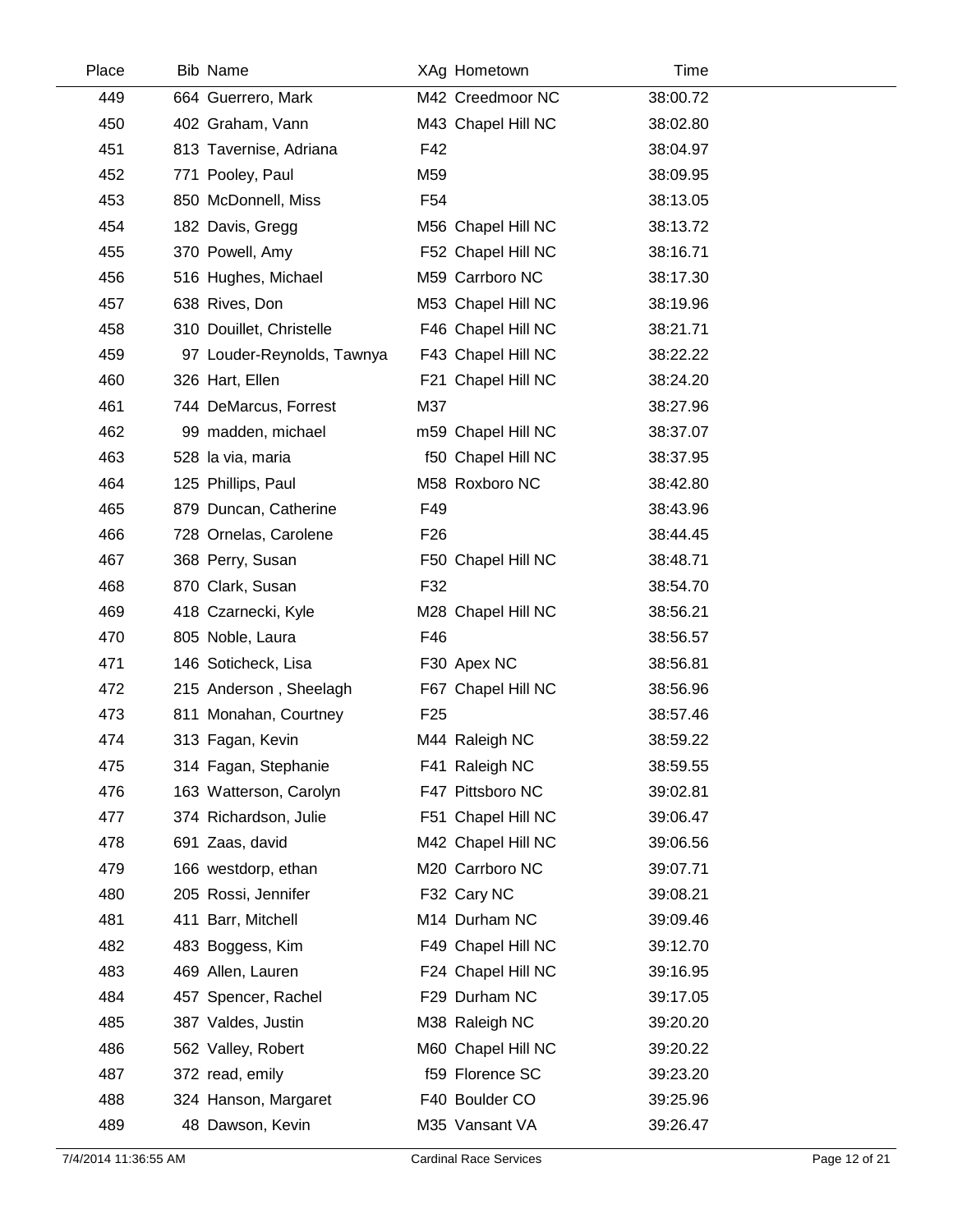| Place | Bib Name                  | XAg Hometown         | Time     |  |
|-------|---------------------------|----------------------|----------|--|
| 490   | 338 Jekubovitch, Nan      | F57 Siler City NC    | 39:29.82 |  |
| 491   | 775 McGibbon, Lynne       | F47 Carrboro NC      | 39:30.21 |  |
| 492   | 517 Jordan, Rachel        | F31 CARY NC          | 39:30.70 |  |
| 493   | 104 McGaha, Lauren        | F24 Chapel Hill NC   | 39:30.95 |  |
| 494   | 599 Cragwell, Kevin       | M56 Durham NC        | 39:31.70 |  |
| 495   | 445 Ozoguz, Arzu          | F43 Chapel Hill NC   | 39:31.70 |  |
| 496   | 409 Baker, Steven         | M62 Chapel Hill NC   | 39:33.96 |  |
| 497   | 537 Massai, Rachel        | F38 Mebane NC        | 39:35.46 |  |
| 498   | 265 Sylvia, Dorothy       | F34 Holly Springs NC | 39:35.81 |  |
| 499   | 144 Smith Leissner, Robin | F37 Durham NC        | 39:36.45 |  |
| 500   | 298 Copeland, Bill        | M54 Chapel Hill NC   | 39:37.55 |  |
| 501   | 736 godfrey, logan        | M9 Chapel Hill NC    | 39:38.20 |  |
| 502   | 299 Copeland, Valerie     | F46 Chapel Hill NC   | 39:38.46 |  |
| 503   | 644 Stolka, Kristen       | F34 Carrboro NC      | 39:42.46 |  |
| 504   | 589 Bowers, Albert        | M36 Chapel Hill NC   | 39:42.46 |  |
| 505   | 682 Payne, Colleen        | F26 Chapel Hill NC   | 39:44.46 |  |
| 506   | 757 Smith, Kathryn        | F48 Carrboro NC      | 39:44.46 |  |
| 507   | 840 Trimmar, Julia        | F <sub>53</sub>      | 39:45.55 |  |
| 508   | 788 Fortner, Dionne       | F44                  | 39:46.22 |  |
| 509   | 786 Fortner, Glenn        | M47                  | 39:46.72 |  |
| 510   | 83 Jones, Alexis          | F29 Cary NC          | 39:50.70 |  |
| 511   | 343 Kemmis, Rafe          | M31 DURHAM NC        | 39:51.95 |  |
| 512   | 802 Mashmann, Garth       | M29                  | 39:53.21 |  |
| 513   | 201 O'Loughlin, Kathleen  | F54 Chapel Hill NC   | 39:54.55 |  |
| 514   | 490 Carpenter, Kimberly   | F49 Chapel Hill NC   | 39:55.05 |  |
| 515   | 145 Snyder, Rachel        | F23 Philadelphia PA  | 39:59.45 |  |
| 516   | 661 Davis, Sonia          | F47 Chapel Hill NC   | 40:02.57 |  |
| 517   | 385 Thomas, Jody          | M43 Chapel Hill NC   | 40:02.95 |  |
| 518   | 176 Zevallos, Juliette    | F31 Carrboro NC      | 40:03.71 |  |
| 519   | 321 Greene, Deb           | F57 Chapel Hill NC   | 40:05.71 |  |
| 520   | 748 Geddie, Lea           | F23 Carrboro NC      | 40:06.72 |  |
| 521   | 386 Towe, Elizabeth Terra | F47 Hillsborough NC  | 40:08.72 |  |
| 522   | 487 Calhoun, Bill         | M46 Chapel Hill NC   | 40:14.45 |  |
| 523   | 432 Kendall, Leanna       | F35 Durham NC        | 40:15.46 |  |
| 524   | 419 Davenport, Melissa    | F28 Raleigh NC       | 40:16.95 |  |
| 525   | 536 Massai, Neil          | M38 Mebane NC        | 40:17.70 |  |
| 526   | 738 Kleinhammes, Alfred   | M63                  | 40:19.30 |  |
| 527   | 647 Torrice, Lindsay      | F34 Chapel Hill NC   | 40:19.56 |  |
| 528   | 494 Crawford, Jeffrey     | M65 DURHAM NC        | 40:22.56 |  |
| 529   | 480 Blackwell, Susan      | <b>f54 DURHAM NC</b> | 40:23.06 |  |
| 530   | 679 Mouw, Clara           | F46 Chapel Hill NC   | 40:26.21 |  |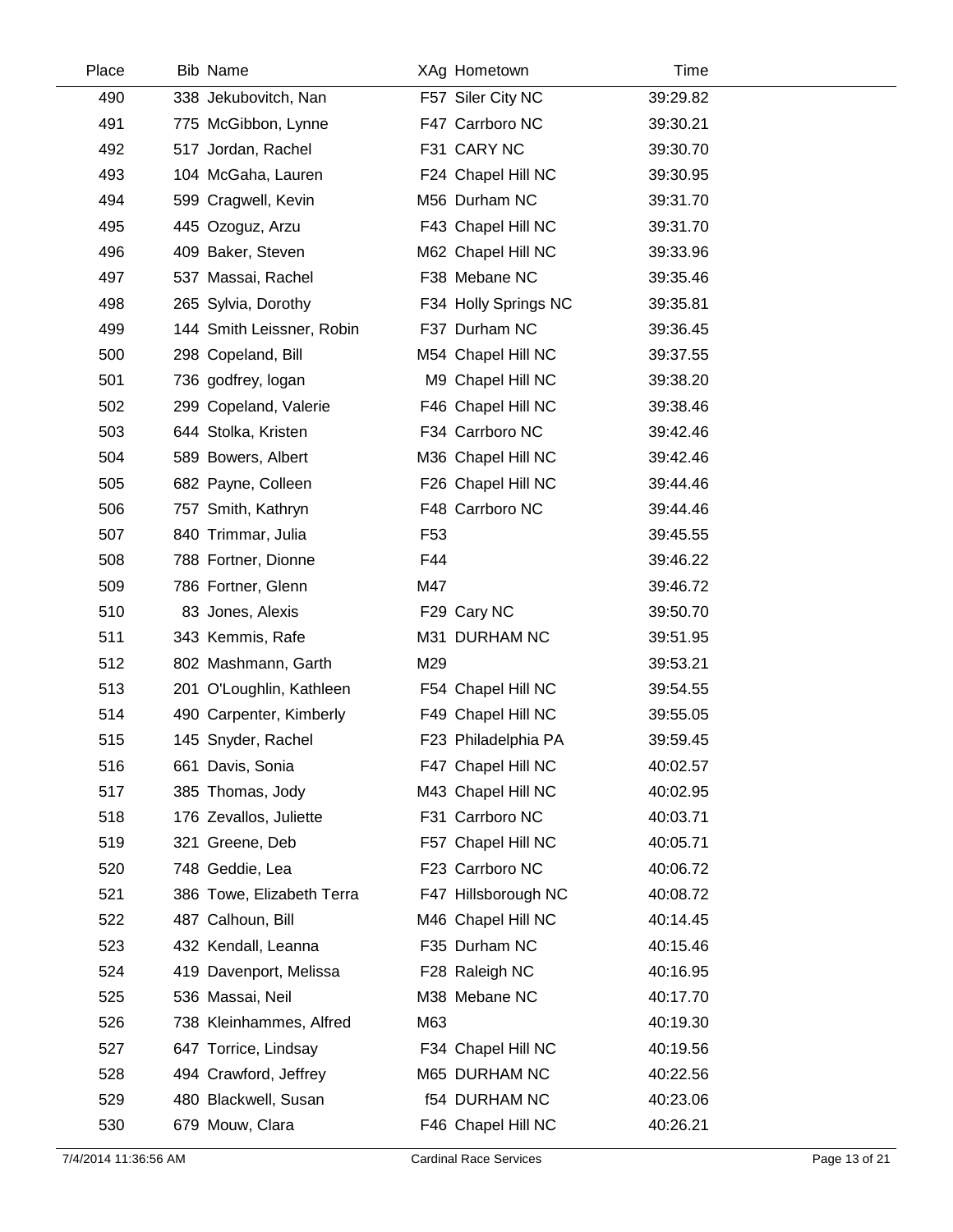| Place | <b>Bib Name</b>          |                 | XAg Hometown        | Time     |  |
|-------|--------------------------|-----------------|---------------------|----------|--|
| 531   | 624 Lowry, Michael       |                 | M45 Durham NC       | 40:27.80 |  |
| 532   | 82 Johnson, Michelle     |                 | F38 Carrboro NC     | 40:28.20 |  |
| 533   | 278 Barbee, Blaine       |                 | F31 Carrboro NC     | 40:30.81 |  |
| 534   | 680 Mouw, Sheri          |                 | F46 Chapel Hill NC  | 40:32.95 |  |
| 535   | 677 Mettler, Nicolina    |                 | F19 Chapel Hill NC  | 40:35.22 |  |
| 536   | 437 Love, Wendi          |                 | F33 Chapel Hill NC  | 40:35.57 |  |
| 537   | 416 castor, kelly        |                 | M53 Middlesex NC    | 40:39.72 |  |
| 538   | 417 Castor, Maggie       |                 | F52 Middlesex NC    | 40:39.96 |  |
| 539   | 868 Bickersbock, Lindsey | F33             |                     | 40:47.31 |  |
| 540   | 335 Horton, Julie        |                 | F58 Chapel Hill NC  | 40:47.71 |  |
| 541   | 378 Rotenberry, Mark     |                 | M55 Chapel Hill NC  | 40:49.96 |  |
| 542   | 410 Barr, Michele        |                 | F45 Durham NC       | 40:51.45 |  |
| 543   | 61 gartman, james        |                 | M60 GRAHAM NC       | 40:52.20 |  |
| 544   | 602 Delgado, Isaias      |                 | M14 CARY NC         | 40:52.70 |  |
| 545   | 604 Delgado, Randy       |                 | M36 CARY NC         | 40:53.06 |  |
| 546   | 588 Archer, Janet        |                 | F54 Chapel Hill NC  | 40:55.30 |  |
| 547   | 47 David, James          |                 | M26 Carrboro NC     | 40:55.72 |  |
| 548   | 208 Shotwell, Jeanette   |                 | F39 Hillsborough NC | 41:03.05 |  |
| 549   | 157 Turner, Sarah        |                 | F28 Chapel Hill NC  | 41:04.20 |  |
| 550   | 568 west, tracey         |                 | F61 Chapel Hill NC  | 41:08.70 |  |
| 551   | 167 westdorp, faith      |                 | F22 Carrboro NC     | 41:09.20 |  |
| 552   | 611 Haney, Rich          |                 | M61 Chapel Hill NC  | 41:09.21 |  |
| 553   | 295 Conolly, Anne        |                 | F17 Chapel Hill NC  | 41:09.71 |  |
| 554   | 800 Dempsey, JP          | M36             |                     | 41:10.31 |  |
| 555   | 799 Dempsey, Jacki       | F35             |                     | 41:10.55 |  |
| 556   | 154 TAYLOR, LISA         |                 | F39 Efland NC       | 41:11.47 |  |
| 557   | 293 Chhorm, Sam          |                 | M41 Chapel Hill NC  | 41:12.46 |  |
| 558   | 381 Straub, James        |                 | M10 Chapel Hill NC  | 41:12.96 |  |
| 559   | 615 kilts, priscilla     |                 | f46 Durham NC       | 41:18.46 |  |
| 560   | 737 carrig, madeline     |                 | F44 Chapel Hill NC  | 41:28.30 |  |
| 561   | 649 West, Betsy          |                 | F48 Durham NC       | 41:34.30 |  |
| 562   | 636 Pollock, Kelly       |                 | F42 Chapel Hill NC  | 41:36.71 |  |
| 563   | 718 Barrett, Katherine   |                 | F32 Chapel Hill NC  | 41:39.22 |  |
| 564   | 36 Carenn, Lula          |                 | F8 Chapel Hill NC   | 41:44.45 |  |
| 565   | 35 Caren, Neal           |                 | M41 Chapel Hill NC  | 41:45.31 |  |
| 566   | 127 Pontious, Emily      |                 | F31 Hillsborough NC | 41:46.46 |  |
| 567   | 23 Boone, Joan           |                 | F61 Efland NC       | 41:48.20 |  |
| 568   | 302 Cupitt, Howard       |                 | M72 DURHAM NC       | 41:49.30 |  |
| 569   | 794 Arias, Liliana       | F <sub>10</sub> |                     | 41:51.22 |  |
| 570   | 87 Kelchner, Dave        |                 | M60 Chapel Hill NC  | 41:51.45 |  |
| 571   | 107 McHenry, Gretchen    |                 | F31 Raleigh NC      | 41:51.95 |  |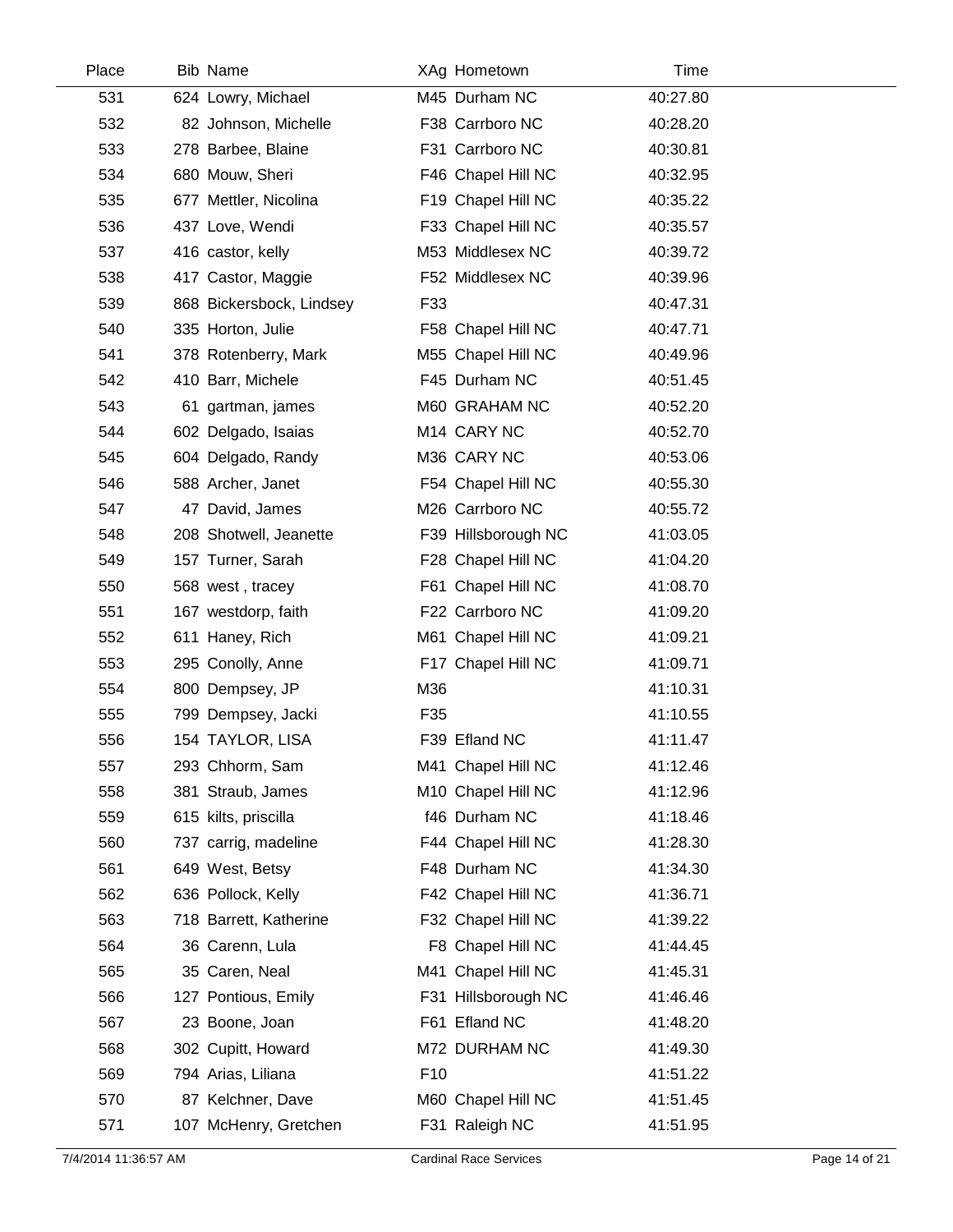| Place | <b>Bib Name</b>           | XAg Hometown       | Time     |  |
|-------|---------------------------|--------------------|----------|--|
| 572   | 700 Usinger, Marley       | F11 Carrboro NC    | 41:54.05 |  |
| 573   | 276 Bamford, Jane         | F26 Durham NC      | 41:54.47 |  |
| 574   | 398 Young, Ada            | F29 Charlotte NC   | 41:54.80 |  |
| 575   | 399 Young, Andrew         | M33 Charlotte NC   | 41:54.97 |  |
| 576   | 597 Collins, Ann          | F34 Carrboro NC    | 41:55.46 |  |
| 577   | 277 Bamford, Rob          | M28 Durham NC      | 41:55.72 |  |
| 578   | 864 Goldberger, Danielle  | F <sub>21</sub>    | 41:56.22 |  |
| 579   | 801 Walkinshaw, Becky     | F31                | 42:03.56 |  |
| 580   | 770 Eberhard, David       | M54 Carrboro NC    | 42:05.46 |  |
| 581   | 390 Watkins, Lisa         | F35 Apex NC        | 42:06.72 |  |
| 582   | 213 Abad Fernandez, Maria | F28 Carrboro NC    | 42:06.73 |  |
| 583   | 255 Powell, Bill          | M55 Carrboro NC    | 42:07.07 |  |
| 584   | 303 Cupitt, Julia         | F66 DURHAM NC      | 42:12.71 |  |
| 585   | 234 Fenhagen, caitlin     | F45 Chapel Hill NC | 42:14.20 |  |
| 586   | 264 Stegman, Karen        | F45 Chapel Hill NC | 42:14.55 |  |
| 587   | 423 Goldstein, Shari      | F53 Chapel Hill NC | 42:22.96 |  |
| 588   | 553 Schlick, John         | M35 Chapel Hill NC | 42:27.21 |  |
| 589   | 505 grabowski, jon        | M9 Chapel Hill NC  | 42:29.71 |  |
| 590   | 504 Grabowski, Chuck      | M39 Chapel Hill NC | 42:29.81 |  |
| 591   | 96 Lewis, Shannon         | F42 WAKE FOREST N  | 42:29.96 |  |
| 592   | 557 Stanford, Bobbie      | F58 Chapel Hill NC | 42:37.21 |  |
| 593   | 421 Devanney, Donna       | F48 Durham NC      | 42:39.96 |  |
| 594   | 90 Knight, Celeste        | F30 Durham NC      | 42:40.30 |  |
| 595   | 456 Song, Paula           | F40 Chapel Hill NC | 42:42.95 |  |
| 596   | 683 Song, Julie           | F43 Raleigh NC     | 42:43.06 |  |
| 597   | 132 ropelewski, john      | M43 zelienople PA  | 42:43.21 |  |
| 598   | 32 Bryant, Shamecca       | F31 Durham NC      | 42:47.55 |  |
| 599   | 17 Bailey, Lara           | F35 Chapel Hill NC | 42:48.95 |  |
| 600   | 724 Burgess, Leigh        | F42 Carrboro NC    | 42:50.20 |  |
| 601   | 643 Siegel, Sarah         | F37 Carrboro NC    | 42:50.31 |  |
| 602   | 442 Noonan, Devon         | F34 Durham NC      | 42:50.97 |  |
| 603   | 765 Bush, Peggy           | F58                | 42:50.98 |  |
| 604   | 844 miller-sethi, faith   | F49 Chapel Hill NC | 42:52.30 |  |
| 605   | 187 Gibson, Melody        | F40 Durham NC      | 42:57.45 |  |
| 606   | 133 Ruhl, Dawn            | F32 New Hill NC    | 43:03.45 |  |
| 607   | 228 casari, caterina      | F32 Chapel Hill NC | 43:04.46 |  |
| 608   | 274 Baldauf, Richard      | M46 Chapel Hill NC | 43:06.23 |  |
| 609   | 858 Yeowell, Heather      | F74                | 43:06.55 |  |
| 610   | 325 Hanson-Baldauf, Dana  | F44 Chapel Hill NC | 43:06.71 |  |
| 611   | 466 Seiz, George          | M63 Durham NC      | 43:09.45 |  |
| 612   | 142 Smith, Maryann        | F63 Pittsboro NC   | 43:09.96 |  |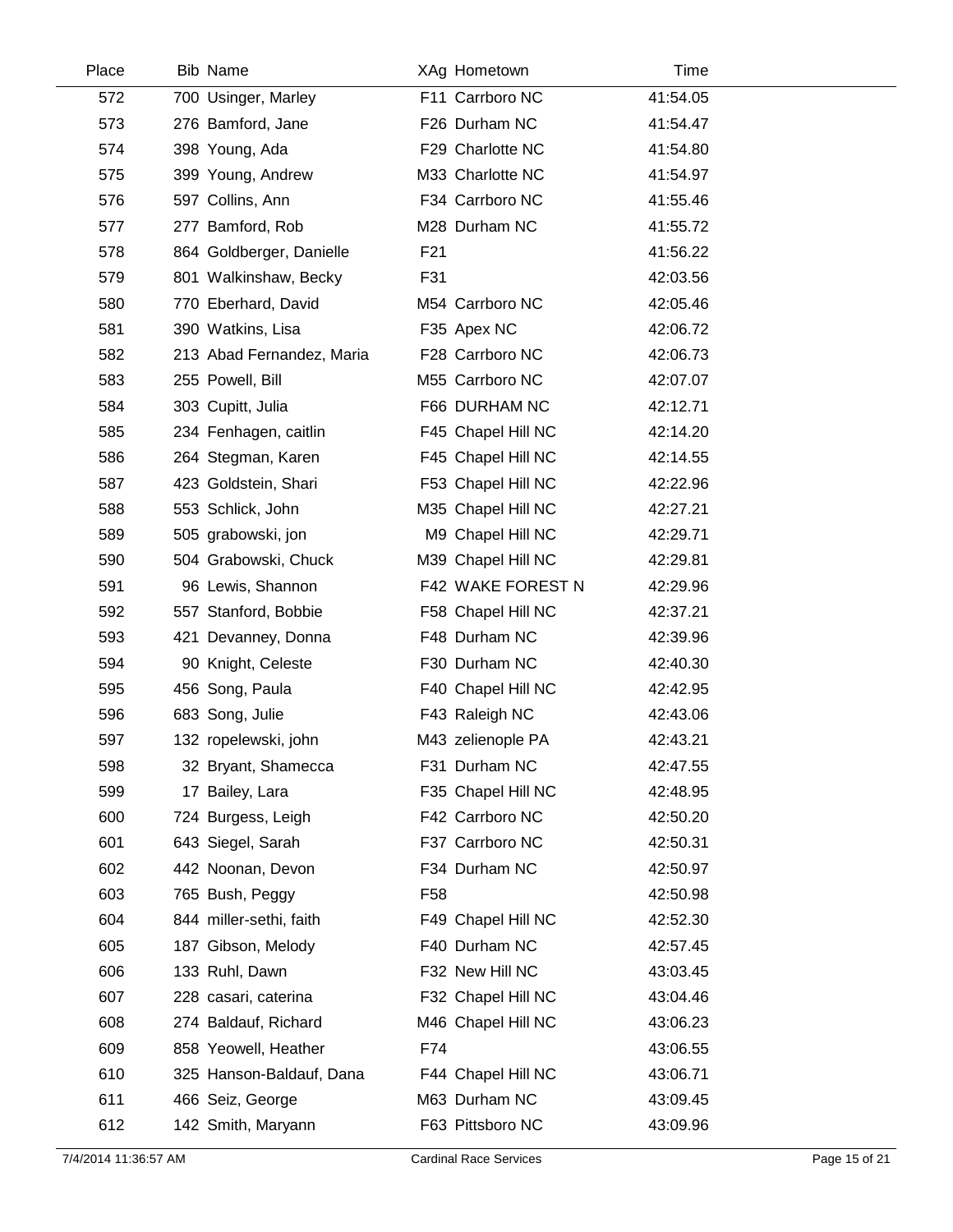| Place | <b>Bib Name</b>               |                 | XAg Hometown         | Time     |
|-------|-------------------------------|-----------------|----------------------|----------|
| 613   | 285 Brewster, Wendy           |                 | F48 Chapel Hill NC   | 43:14.30 |
| 614   | 468 Allen, Jerry              |                 | M24 Chapel Hill NC   | 43:23.30 |
| 615   | 14 Andrews, Salette           |                 | F54 Chapel Hill NC   | 43:24.46 |
| 616   | 551 Pritchaard, Nathaniel     |                 | M18 Chapel Hill NC   | 43:24.72 |
| 617   | 13 Andrews, David             |                 | M54 Chapel Hill NC   | 43:25.07 |
| 618   | 165 Westdorp, Eric            |                 | M46 Carrboro NC      | 43:26.30 |
| 619   | 831 Scheible, Carol           | F <sub>51</sub> |                      | 43:28.07 |
| 620   | 24 Bowker, Howard             |                 | M72 New Castle DE    | 43:28.45 |
| 621   | 355 Mendlovtz, Harry          |                 | M8 Chapel Hill NC    | 43:32.71 |
| 622   | 120 Paisner, Sara             |                 | F41 Chapel Hill NC   | 43:32.96 |
| 623   | 414 Bowers, Bob               |                 | M45 Carrboro NC      | 43:34.31 |
| 624   | 230 Cotton, David             |                 | M58 Durham NC        | 43:34.46 |
| 625   | 348 Lawrence, Susan           |                 | F52 Chapel Hill NC   | 43:42.05 |
| 626   | 55 Faccidomo, Sara            |                 | F38 Chapel Hill NC   | 43:43.57 |
| 627   | 57 Fish, Eric                 |                 | M41 Chapel Hill NC   | 43:43.96 |
| 628   | 413 blue, johanna             |                 | f29 Durham NC        | 43:44.72 |
| 629   | 300 Coyle, Thomas             |                 | M39 Durham NC        | 43:56.72 |
| 630   | 290 Carter, Renee             |                 | F30 Hillsborough NC  | 43:58.30 |
| 631   | 797 Hudgins, Daniel           | M69             |                      | 44:01.96 |
| 632   | 796 Wasiolak, Sue             | F <sub>59</sub> |                      | 44:02.45 |
| 633   | 369 Pesetski, Christine       |                 | F39 Durham NC        | 44:06.55 |
| 634   | 531 Lee, Richard              |                 | M36 Chapel Hill NC   | 44:10.31 |
| 635   | 620 Lee, Becky                |                 | F35 Chapel Hill NC   | 44:10.70 |
| 636   | 865 Goldberger, Mark          | M52             |                      | 44:11.97 |
| 637   | 542 Mikhaylyants, Lydia       |                 | F26 Chapel Hill NC   | 44:12.05 |
| 638   | 663 Ghezzo, Ginny             |                 | F44 DURHAM NC        | 44:15.45 |
| 639   | 352 Lujan, Nan                |                 | F34 Chapel Hill NC   | 44:15.95 |
| 640   | 600 Davis, La Tanya           |                 | F47 Chapel Hill NC   | 44:25.70 |
| 641   | 607 Garcia-Granados, Alexandr |                 | f51 Durham NC        | 44:29.71 |
| 642   | 111 Moonen, Lisa              |                 | F35 Fuquay-Varina NC | 44:35.06 |
| 643   | 866 Willcox, Bill             | M57             |                      | 44:36.46 |
| 644   | 861 Powers, Maria             | F48             |                      | 44:39.73 |
| 645   | 258 rodriguez, sandra         |                 | F45 Chapel Hill NC   | 44:40.45 |
| 646   | 530 Latour, Anne              |                 | F52 Cary NC          | 44:46.81 |
| 647   | 79 Jacobson, Heather          |                 | F32 Durham NC        | 44:51.21 |
| 648   | 592 campbell, ben             |                 | m11 Chapel Hill NC   | 45:00.96 |
| 649   | 384 Tansey, Joseph            |                 | M54 DURHAM NC        | 45:09.45 |
| 650   | 489 Campbell, Dana            |                 | f42 Chapel Hill NC   | 45:12.20 |
| 651   | 122 Parsons, Christina        |                 | F32 Hillsborough NC  | 45:12.48 |
| 652   | 322 Gumbrecht, Carrie         |                 | F56 BURLINGTON NC    | 45:13.05 |
| 653   | 622 lennon, kenneth           |                 | M57 Durham NC        | 45:17.80 |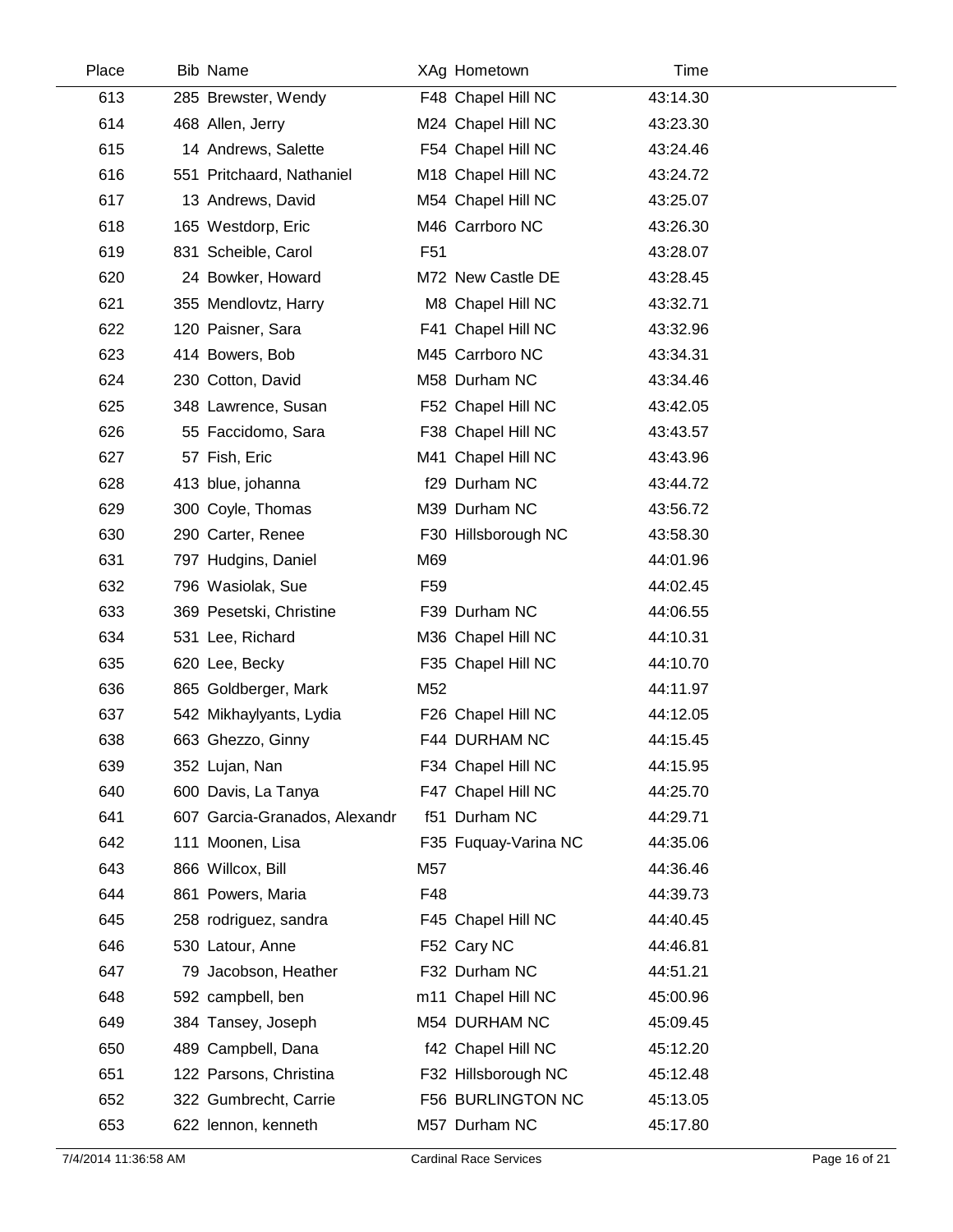| Place | <b>Bib Name</b>          | XAg Hometown        | Time     |  |
|-------|--------------------------|---------------------|----------|--|
| 654   | 520 Kaminski, Luca       | F8 Carrboro NC      | 45:17.96 |  |
| 655   | 566 Weller, Lynn         | F47 Carrboro NC     | 45:18.46 |  |
| 656   | 327 Harvey, Gwendolyn    | F61 Hillsborough NC | 45:21.80 |  |
| 657   | 243 Lange, Lizzie        | F40 Carrboro NC     | 45:23.70 |  |
| 658   | 523 kerr, matthew        | m39 Chapel Hill NC  | 45:25.31 |  |
| 659   | 524 Kerr, Melissa        | F39 Chapel Hill NC  | 45:26.30 |  |
| 660   | 52 Duffy Coyle, Courtney | F33 Durham NC       | 45:30.45 |  |
| 661   | 268 WANSLEY, BRANT       | M67 Carrboro NC     | 45:42.71 |  |
| 662   | 53 Edwards, Jessica      | F29 Carrboro NC     | 45:43.46 |  |
| 663   | 818 Gibson, Scott        | M41                 | 45:44.96 |  |
| 664   | 819 Gibson, Anna         | F <sub>10</sub>     | 45:44.96 |  |
| 665   | 431 Jordan, Joanne       | F59 Chapel Hill NC  | 45:45.71 |  |
| 666   | 18 BAKER, LYNDA          | F63 Chapel Hill NC  | 46:01.21 |  |
| 667   | 651 Williams, Crystal    | F40 Durham NC       | 46:01.45 |  |
| 668   | 371 Pritchard, Michelle  | F45 Chapel Hill NC  | 46:16.97 |  |
| 669   | 629 Nelson, Ashlynne     | F17 Chapel Hill NC  | 46:17.81 |  |
| 670   | 207 Schubert, Nancy      | F52 Chapel Hill NC  | 46:18.55 |  |
| 671   | 732 Lindley, Maya        | F37                 | 46:20.80 |  |
| 672   | 838 Scheible, Rebecca    | F <sub>19</sub>     | 46:24.71 |  |
| 673   | 508 Harris, Susan        | F39 Pittsboro NC    | 46:39.47 |  |
| 674   | 396 Winans, Diane        | F49 Chapel Hill NC  | 46:42.05 |  |
| 675   | 559 Trogdon, Lindsey     | F26 Durham NC       | 46:55.31 |  |
| 676   | 467 Adams, Molly         | F22 Durham NC       | 46:58.47 |  |
| 677   | 311 Dunnington, Mary Jo  | F45 Chapel Hill NC  | 47:00.46 |  |
| 678   | 130 Rogers, Heather      | F45 Chapel Hill NC  | 47:00.81 |  |
| 679   | 380 Spaulding, Amy       | F48 DURHAM NC       | 47:01.72 |  |
| 680   | 246 Martina, Milinda     | F42 Chapel Hill NC  | 47:12.81 |  |
| 681   | 203 Rosen, Maureen       | F57 Chapel Hill NC  | 47:20.45 |  |
| 682   | 80 Jacobson, Sandy       | F61 Wallace NC      | 47:24.21 |  |
| 683   | 85 Jones, Waverly        | M33 Durham NC       | 47:28.72 |  |
| 684   | 815 Sandlin, Lynette     | F46                 | 47:34.71 |  |
| 685   | 184 Faber, Samuel        | M11 DURHAM NC       | 47:37.70 |  |
| 686   | 623 leyden, melanie      | f48 Durham NC       | 47:38.32 |  |
| 687   | 336 Howes, Cathy         | F52 Chapel Hill NC  | 47:39.96 |  |
| 688   | 329 Herbert, Ron         | M59 Hillsborough NC | 47:39.97 |  |
| 689   | 684 Weant, Kyle          | M37 Chapel Hill NC  | 47:45.80 |  |
| 690   | 323 Gunter, Julie        | F31 BURLINGTON NC   | 47:47.46 |  |
| 691   | 135 Schliebe, Mary       | F38 Pittsboro NC    | 47:51.46 |  |
| 692   | 279 Barber, Jennifer     | F37 BURLINGTON NC   | 47:52.06 |  |
| 693   | 721 Murphy, Ann          | F35 Carrboro NC     | 48:06.97 |  |
| 694   | 103 mccluskey, linda     | f61 Chapel Hill NC  | 48:08.46 |  |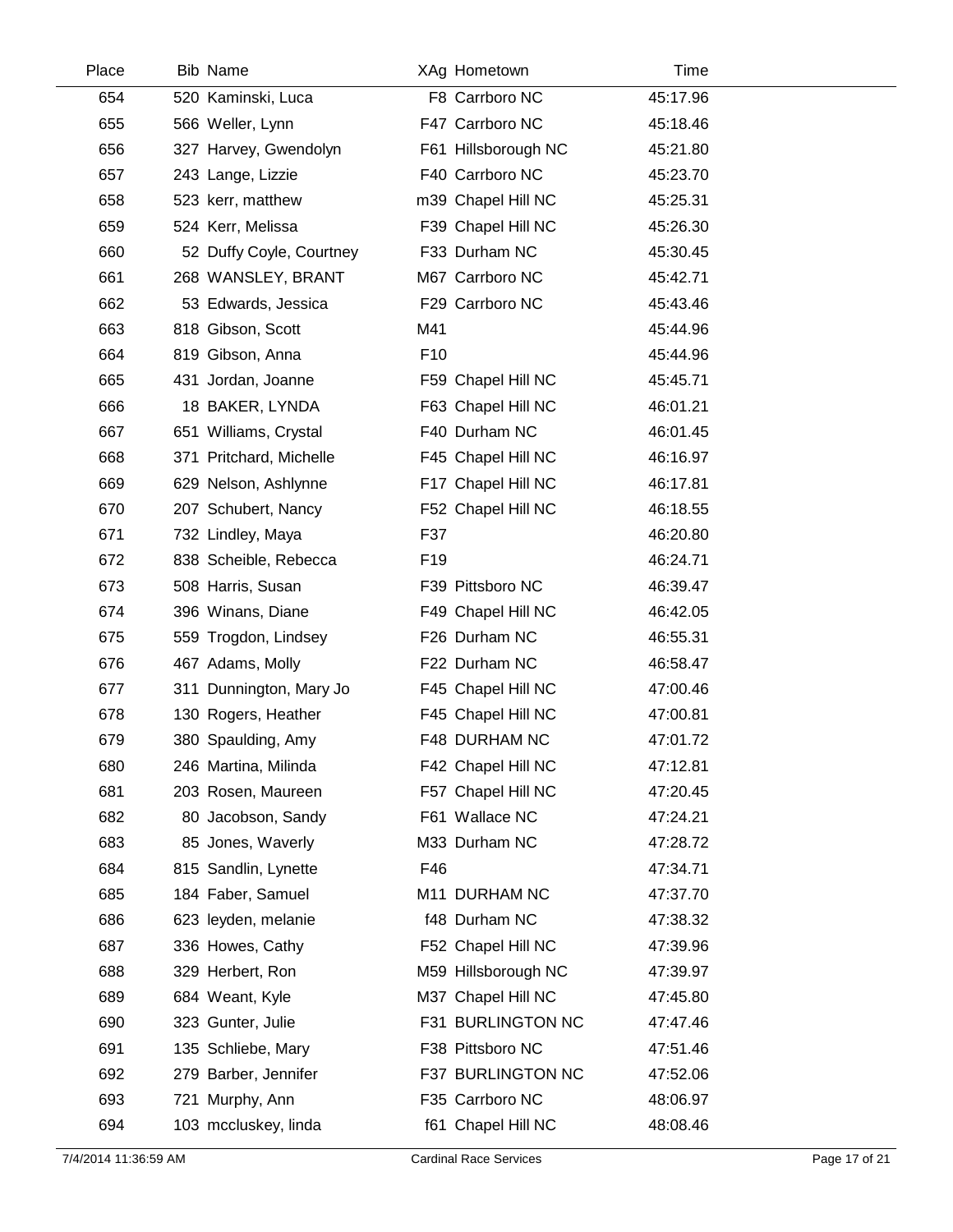| Place | <b>Bib Name</b>            | XAg Hometown         | Time     |  |
|-------|----------------------------|----------------------|----------|--|
| 695   | 646 Strobel, Jennifer      | F40 Durham NC        | 48:09.71 |  |
| 696   | 345 King-Herbert, Angela   | F55 Hillsborough NC  | 48:18.80 |  |
| 697   | 168 westdorp, joy          | F47 Carrboro NC      | 48:29.06 |  |
| 698   | 20 Bergman, Kirsten        | F44 Chapel Hill NC   | 48:29.47 |  |
| 699   | 312 Emshoff, Margie        | f68 Chapel Hill NC   | 48:29.95 |  |
| 700   | 239 Howard, Donna          | F43 Chapel Hill NC   | 48:29.97 |  |
| 701   | 675 McKown, Mary           | F69 Chapel Hill NC   | 48:32.71 |  |
| 702   | 405 Haywood, Marion        | F67 Chapel Hill NC   | 48:35.21 |  |
| 703   | 511 HARRISON, NICOLE       | F31 Winston Salem NC | 48:35.80 |  |
| 704   | 839 Saussy, Caroline       | F <sub>8</sub>       | 48:37.45 |  |
| 705   | 548 Pass, Kristen          | F45 Chapel Hill NC   | 48:41.21 |  |
| 706   | 525 Kesler, Karen          | F46 Chapel Hill NC   | 48:41.46 |  |
| 707   | 249 Moellenbrock, Bonny    | F43 Chapel Hill NC   | 48:46.45 |  |
| 708   | 235 Folger, Jill           | F51 Chapel Hill NC   | 48:46.46 |  |
| 709   | 529 landen, jane           | f67 Mebane NC        | 48:52.23 |  |
| 710   | 394 Wilde, Natalie         | F36 Chapel Hill NC   | 48:54.30 |  |
| 711   | 535 Martinson, Christina   | F34 Durham NC        | 48:55.45 |  |
| 712   | 834 Saussi, David          | M <sub>55</sub>      | 48:58.22 |  |
| 713   | 60 Freundlich, Gary        | M49 Pittsboro NC     | 48:59.06 |  |
| 714   | 164 Weinberger, Robin      | F60 Carrboro NC      | 48:59.96 |  |
| 715   | 397 Wuj, Barbaraciak       | F52 Chapel Hill NC   | 49:07.95 |  |
| 716   | 715 Hammond, Elaine        | F47 Durham NC        | 49:07.97 |  |
| 717   | 189 kardon, mary           | f52 Raleigh NC       | 49:08.71 |  |
| 718   | 222 Bickford, Amber        | F38 Chapel Hill NC   | 49:14.06 |  |
| 719   | 745 Bono, Lisa             | F33                  | 49:14.70 |  |
| 720   | 809 Maves, Madison         | F <sub>26</sub>      | 49:21.95 |  |
| 721   | 248 McMiller, Yvette       | <b>f50 DURHAM NC</b> | 49:58.71 |  |
| 722   | 427 Hightower, Ginny Leigh | F15 Mt. Carmel TN    | 49:59.95 |  |
| 723   | 131 Roggenbuck, Sharon     | F75 Hillsborough NC  | 50:14.47 |  |
| 724   | 284 Brandon, Russell       | M52 Durham NC        | 50:17.80 |  |
| 725   | 183 Faber, Michelle        | F44 DURHAM NC        | 50:24.06 |  |
| 726   | 232 Dunkle-polier, Nora    | F27 Chapel Hill NC   | 50:27.05 |  |
| 727   | 257 Ragan, Kaleigh         | F23 Durham NC        | 50:28.21 |  |
| 728   | 89 Klaver, BethAnne        | F26 King George VA   | 50:36.45 |  |
| 729   | 244 Lu-Burris, Lisa        | F28 Durham NC        | 50:51.72 |  |
| 730   | 33 Burris Jr., Jim         | M33 Efland NC        | 50:51.81 |  |
| 731   | 527 kronmiller, lindsey    | F31 Durham NC        | 50:57.81 |  |
| 732   | 115 Morrison, Susan        | F42 Durham NC        | 51:25.05 |  |
| 733   | 595 Campbell, Jamie        | m46 Chapel Hill NC   | 51:35.31 |  |
| 734   | 224 Brennan, Kathy         | F47 Durham NC        | 51:35.46 |  |
| 735   | 594 campbell, emery        | f8 Chapel Hill NC    | 51:35.71 |  |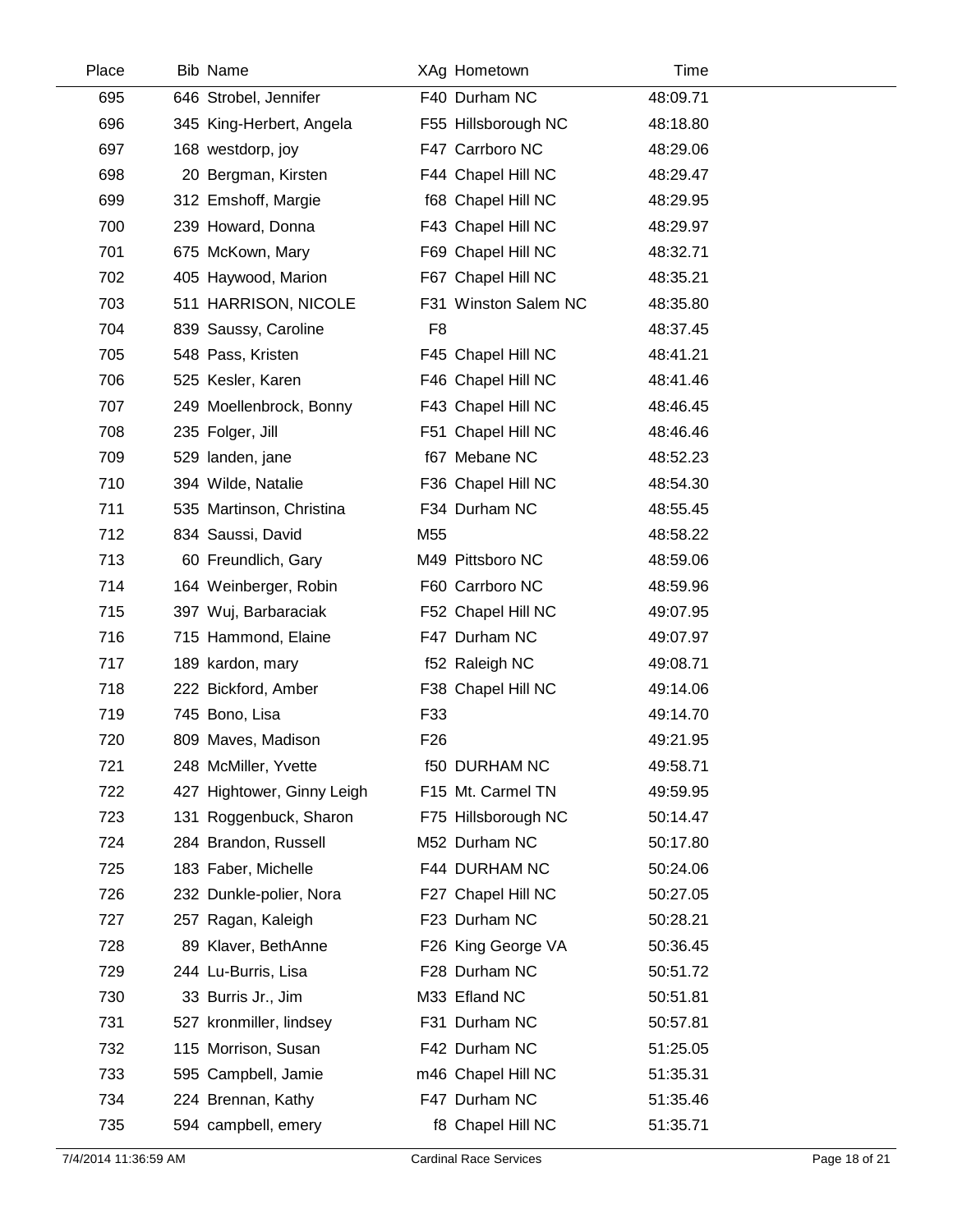| Place | <b>Bib Name</b>             | XAg Hometown        | Time     |  |
|-------|-----------------------------|---------------------|----------|--|
| 736   | 593 Campbell, Drew          | M14 Chapel Hill NC  | 51:35.97 |  |
| 737   | 428 Hightower, Karen        | F40 Mt. Carmel TN   | 51:41.22 |  |
| 738   | 226 Brock, Dawn             | F33 Chapel Hill NC  | 51:46.70 |  |
| 739   | 252 Parcell, Abby           | F36 Chapel Hill NC  | 51:47.96 |  |
| 740   | 173 Wice, Kelly             | F23 Durham NC       | 52:05.81 |  |
| 741   | 495 Cummings, Aaron         | M8 Chapel Hill NC   | 52:08.96 |  |
| 742   | 573 Woolson, Sandra         | F39 Chapel Hill NC  | 52:10.70 |  |
| 743   | 219 Barrero-Tobon, Angelica | F27 Chapel Hill NC  | 52:10.70 |  |
| 744   | 66 Graden, Mayra            | F51 Chapel Hill NC  | 52:11.20 |  |
| 745   | 315 Fitzpatrick, Karin      | F55 Hillsborough NC | 52:11.31 |  |
| 746   | 837 Scheible, Laura         | F <sub>23</sub>     | 52:19.45 |  |
| 747   | 296 Conolly, Rory           | M66 Chapel Hill NC  | 52:32.95 |  |
| 748   | 266 Tsay, Amy               | F36 Chapel Hill NC  | 52:40.47 |  |
| 749   | 856 Enders, Jeff            | M30                 | 52:40.48 |  |
| 750   | 857 Hoover, Nicholas        | M30                 | 52:40.70 |  |
| 751   | 671 Lister, Mary Eloise     | F14 Chapel Hill NC  | 52:43.21 |  |
| 752   | 827 Campbell, Amy           | F44                 | 52:47.20 |  |
| 753   | 123 Pavilonis, Helen        | F43 Durham NC       | 52:49.70 |  |
| 754   | 65 Gosselin, Tracy          | F43 Carrboro NC     | 52:49.81 |  |
| 755   | 126 Plambeck, Mary Ann      | F48 Hillsborough NC | 52:50.31 |  |
| 756   | 395 wilson, leslie          | F49 Durham NC       | 52:50.71 |  |
| 757   | 197 Moore, Kristin          | F42 Durham NC       | 52:53.70 |  |
| 758   | 344 Kimbell, Julie          | F53 Chapel Hill NC  | 53:33.95 |  |
| 759   | 441 Morgan, Jennifer        | F31 Chapel Hill NC  | 54:11.11 |  |
| 760   | 601 Dawson, Kim             | F56 Carrboro NC     | 54:13.12 |  |
| 761   | 550 Pearson, Amy            | F35 Chapel Hill NC  | 54:31.95 |  |
| 762   | 198 Murrah, Valerie         | F63 Chapel Hill NC  | 54:51.61 |  |
| 763   | 613 Herrera, Christi        | F36 Chapel Hill NC  | 54:52.70 |  |
| 764   | 513 Hart, Robert            | M60 Chapel Hill NC  | 55:00.20 |  |
| 765   | 443 O'Brien, Lynne          | F63 Carrboro NC     | 55:00.96 |  |
| 766   | 149 Stone, Gaynell          | F58 Durham NC       | 55:04.62 |  |
| 767   | 63 Gettle, Chelsea          | F23 Greensboro NC   | 55:09.71 |  |
| 768   | 92 Lane, Carolyn            | F53 Durham NC       | 55:10.46 |  |
| 769   | 626 McLaughlin, Mimi        | F47 Chapel Hill NC  | 55:38.21 |  |
| 770   | 627 Metheny, Vikki          | F47 DURHAM NC       | 55:38.21 |  |
| 771   | 453 Russ, Fritz             | M69 Carrboro NC     | 55:46.95 |  |
| 772   | 475 Barbari, Lynn           | F56 RALEIGH NC      | 55:55.46 |  |
| 773   | 72 Hess, Samantha           | F20 Chapel Hill NC  | 55:59.45 |  |
| 774   | 297 Cooley, Alexandria      | F31 Chapel Hill NC  | 56:04.87 |  |
| 775   | 45 Couper, David            | M59 Chapel Hill NC  | 56:34.37 |  |
| 776   | 223 Booth, Donna            | F49 Durham NC       | 56:48.70 |  |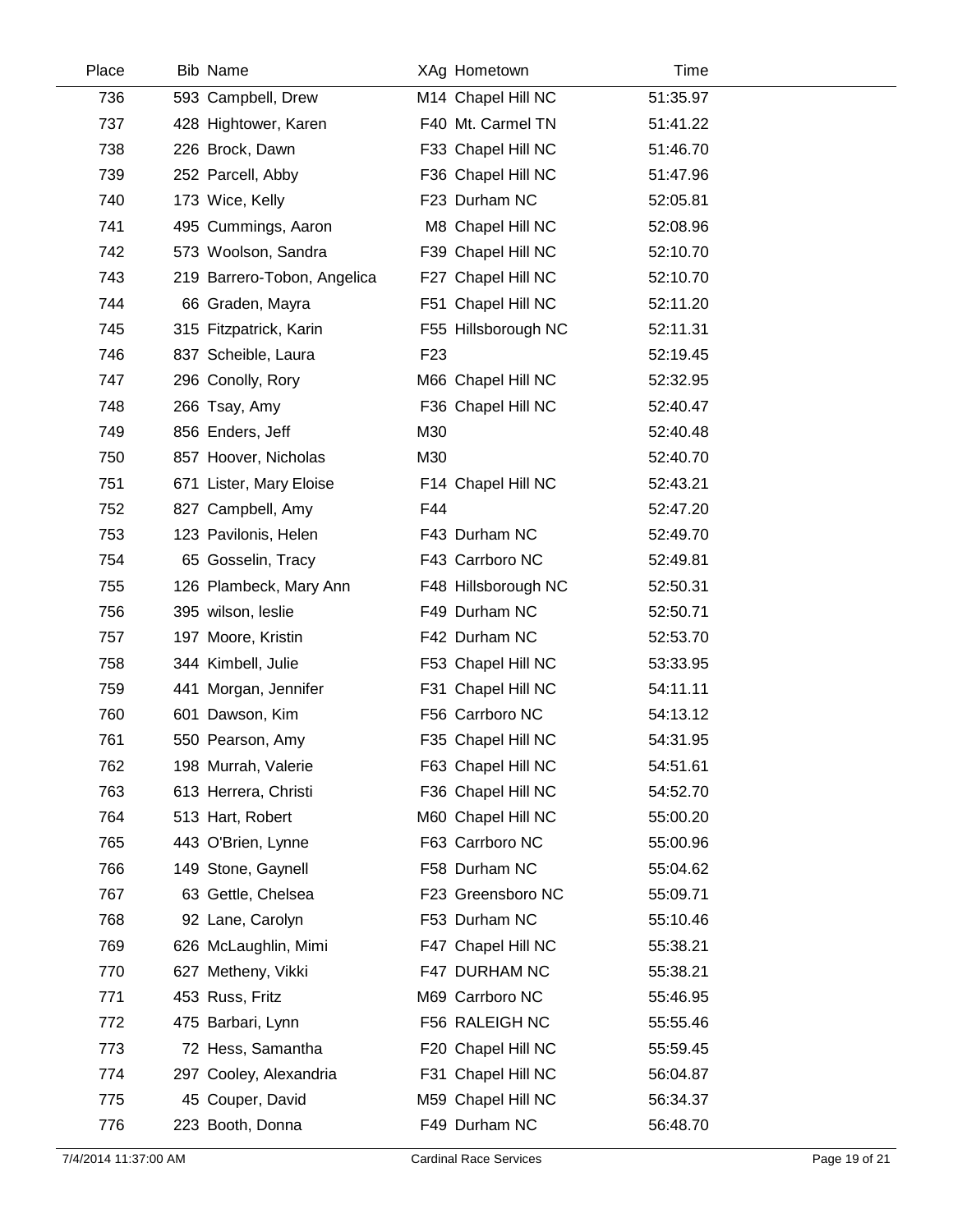| Place | <b>Bib Name</b>               | XAg Hometown           | Time        |  |
|-------|-------------------------------|------------------------|-------------|--|
| 777   | 180 Cabrera, Rebeca           | F45 Durham NC          | 56:58.45    |  |
| 778   | 532 Maclay, Michelle          | F47 Carrboro NC        | 57:01.71    |  |
| 779   | 491 Cassely, Mary Beth        | F47 Chapel Hill NC     | 57:02.13    |  |
| 780   | 486 Buse, John                | M55 Chapel Hill NC     | 57:03.11    |  |
| 781   | 356 Millager, Sue             | F55 Carrboro NC        | 57:56.12    |  |
| 782   | 81 Jaromin, Christina         | F35 Chapel Hill NC     | 57:59.95    |  |
| 783   | 267 Tsin, Judith              | F54 Durham NC          | 58:02.70    |  |
| 784   | 362 Morrison, Bill            | M46 Durham NC          | 58:03.46    |  |
| 785   | 270 Zulauf, Mary              | F61 Chapel Hill NC     | 58:05.61    |  |
| 786   | 823 Wooton, Marcus            | M47                    | 58:08.95    |  |
| 787   | 824 Wooton, Cathy             | F46                    | 58:09.13    |  |
| 788   | 214 Agusta, Katherine         | F50 Durham NC          | 58:26.86    |  |
| 789   | 241 KOCH, NANCY               | F57 Chapel Hill NC     | 58:28.46    |  |
| 790   | 250 nelson, joan              | F53 Durham NC          | 58:28.61    |  |
| 791   | 231 DUFFRIN, BETHANY          | F28 Chapel Hill NC     | 58:40.36    |  |
| 792   | 25 Bowman, Jeff               | M57 College Station TX | 58:46.72    |  |
| 793   | 26 Bowman, Shelley            | F51 College Station TX | 58:46.98    |  |
| 794   | 177 Apperson, Karen           | F50 Chapel Hill NC     | 58:47.13    |  |
| 795   | 254 Portbury, Andrea          | F43 Chapel Hill NC     | 58:47.45    |  |
| 796   | 577 Reder, Natalie            | F28 Chapel Hill NC     | 58:47.71    |  |
| 797   | 253 Penn, Carolyn             | F60 Chapel Hill NC     | 59:02.71    |  |
| 798   | 263 Smith, Anusha             | F35 Hillsborough NC    | 59:03.20    |  |
| 799   | 137 selinger, rachel          | F33 Chapel Hill NC     | 59:05.95    |  |
| 800   | 218 Baca, Marne               | F48 Durham NC          | 59:07.36    |  |
| 801   | 713 Freund, Jane              | F59 Carrboro NC        | 59:37.71    |  |
| 802   | 220 Baynes, Jean              | F58 Chapel Hill NC     | 59:37.97    |  |
| 803   | 15 Anthony, Anne              | F54 Chapel Hill NC     | 01:00:22.96 |  |
| 804   | 440 Moore, Dana               | F39 Durham NC          | 01:00:51.20 |  |
| 805   | 872 Rhinehart, Shamella       | F39                    | 01:00:51.37 |  |
| 806   | 262 Skinner, Harlyn           | F32 Chapel Hill NC     | 01:01:29.87 |  |
| 807   | 59 Freundlich, Donna          | F56 Pittsboro NC       | 01:01:35.45 |  |
| 808   | 245 Marino, Valerie           | F31 Chapel Hill NC     | 01:02:27.45 |  |
| 809   | 500 Fenton, Serena            | F61 Chapel Hill NC     | 01:02:34.21 |  |
| 810   | 392 Wertley-Rotenberry, Julia | F43 Chapel Hill NC     | 01:03:49.45 |  |
| 811   | 242 kohout, Melissa           | F48 Chapel Hill NC     | 01:04:40.21 |  |
| 812   | 225 Bright, Gini              | F63 Durham NC          | 01:04:53.20 |  |
| 813   | 37 Carpenter, Andrea          | F53 Chapel Hill NC     | 01:04:57.70 |  |
| 814   | 238 Horner, Wilder            | F32 Chapel Hill NC     | 01:06:03.62 |  |
| 815   | 625 McGovern, Erin            | F32 Hillsborough NC    | 01:06:04.21 |  |
| 816   | 697 Adams, Samuel             | M35                    | 01:06:21.46 |  |
| 817   | 171 Whiteheart, Nicole        | F29 Raleigh NC         | 01:06:22.20 |  |